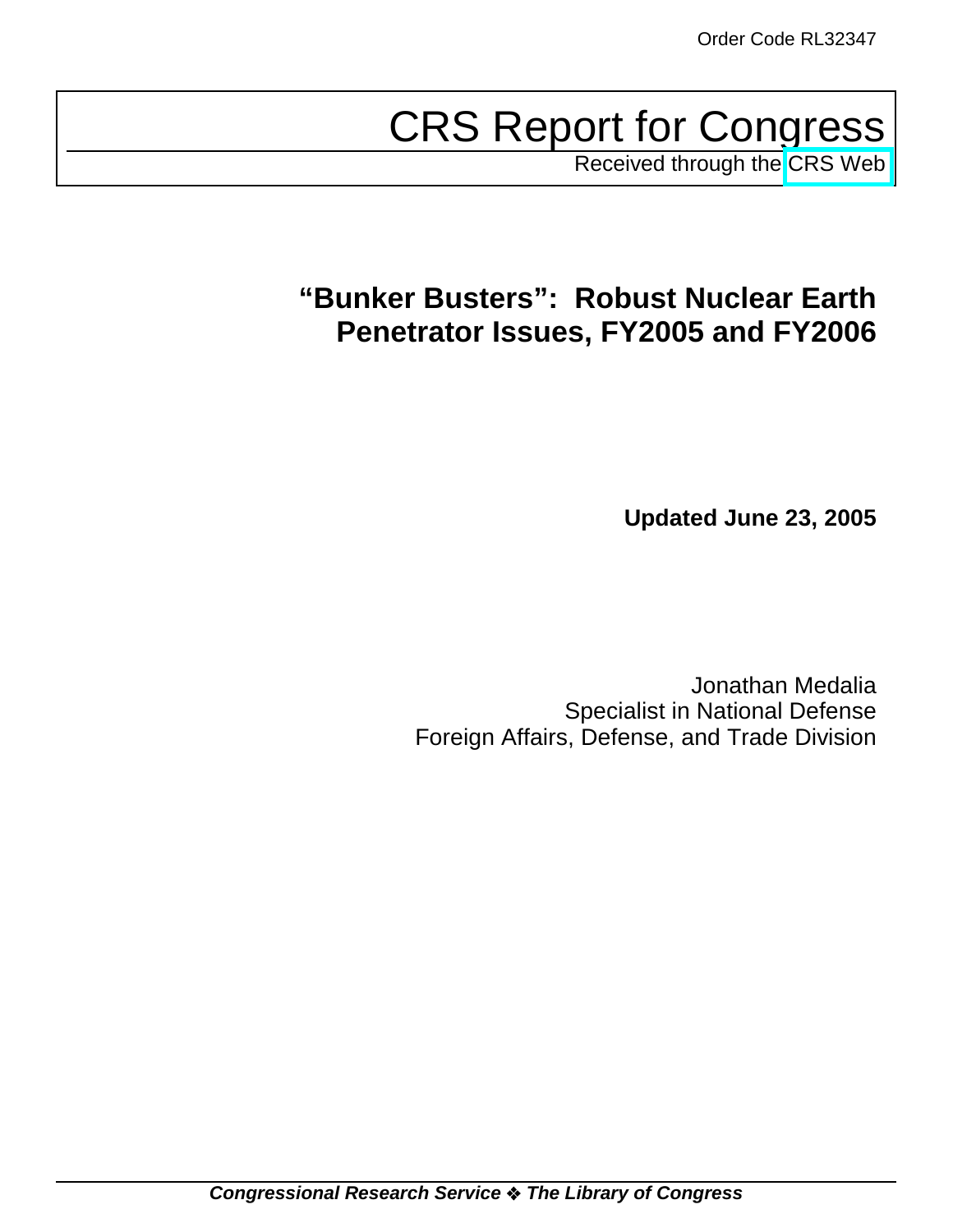## "Bunker Busters": Robust Nuclear Earth Penetrator Issues, FY2005 and FY2006

#### **Summary**

Earth penetrator weapons, often called "bunker busters," burrow into the ground some tens of feet before detonating, greatly increasing their ability to destroy buried targets. The United States has several types of conventional earth penetrators. The current U.S. nuclear earth penetrator, the B61-11 bomb, cannot penetrate certain types of terrain in which hardened underground facilities may be located, so the Air Force and the National Nuclear Security Administration (NNSA) are studying a more effective penetrator, the Robust Nuclear Earth Penetrator (RNEP).

While Secretary of Defense Rumsfeld said in 2003 that RNEP was a study, NNSA's FY2005 budget document showed a five-year total of \$484.7 million if RNEP were to proceed beyond the study phase. NNSA stated that no decision had been made to proceed with RNEP and that out-year figures were shown to meet congressionally-mandated budgeting requirements and were not a request. RNEP requests are, of course, subject to congressional approval, rejection, or modification. The five-year figure sparked congressional debate. The FY2005 National Defense Authorization Act contained the full RNEP request, \$27.6 million. The House rejected an amendment by Representative Tauscher to transfer funds from RNEP and the Advanced Concepts Initiative (ACI), another nuclear program, to Air Force conventional munitions, and the Senate rejected an amendment by Senators Kennedy and Feinstein to delete funds for RNEP and ACI. P.L. 108-447, the FY2005 Consolidated Appropriations Act, transferred the \$9.0 million requested for ACI to a different program and contained no funds for RNEP. As a result, NNSA cannot work on RNEP in FY2005.

The FY2006 RNEP request is \$4.0 million for NNSA for studies, and \$4.5 million for the Department of Defense (DOD) to study integrating RNEP onto the B-2 bomber. The House passed H.R. 2419, the FY2006 Energy and Water Development Appropriations Bill, with no NNSA RNEP funds. The House passed H.R. 1815, the FY2006 National Defense Authorization Bill, providing the DOD funds as requested and transferring the NNSA funds to DOD. The House Appropriations Committee's mark of H.R. 2863, the FY2006 DOD Appropriations Bill, provided \$4.0 million for a study of a conventional (nonnuclear) penetrator. Committee staff indicated that the bill includes the \$4.5 million for DOD, and that the committee's intent is that DOD use the money to study integration of a conventional penetrator onto the B-2. H.R. 2863 as passed by the House retained these provisions. The Senate Armed Services Committee's mark of S. 1042, the FY2006 National Defense Authorization Bill, recommends providing the NNSA funds as requested, but denying the DOD funds on grounds that the DOD program should wait until completion of NNSA's feasibility study. The Senate Appropriations Committee's mark of H.R. 2419 provides \$4.0 million for RNEP.

This report will be updated to reflect further action on the FY2006 request.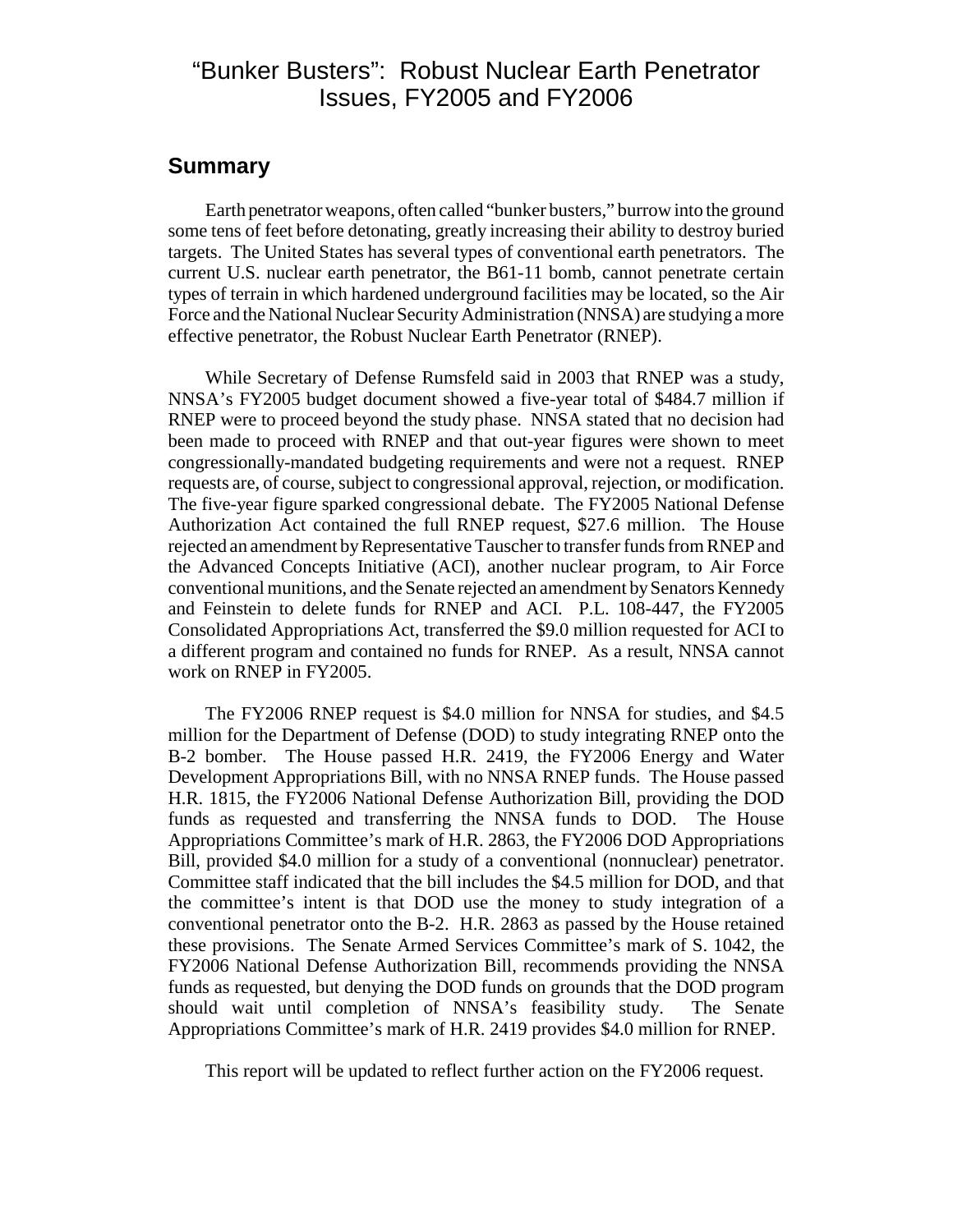## **Contents**

| The FY2006 RNEP request $\ldots \ldots \ldots \ldots \ldots \ldots \ldots \ldots \ldots \ldots \ldots \ldots$ 13 |  |
|------------------------------------------------------------------------------------------------------------------|--|
|                                                                                                                  |  |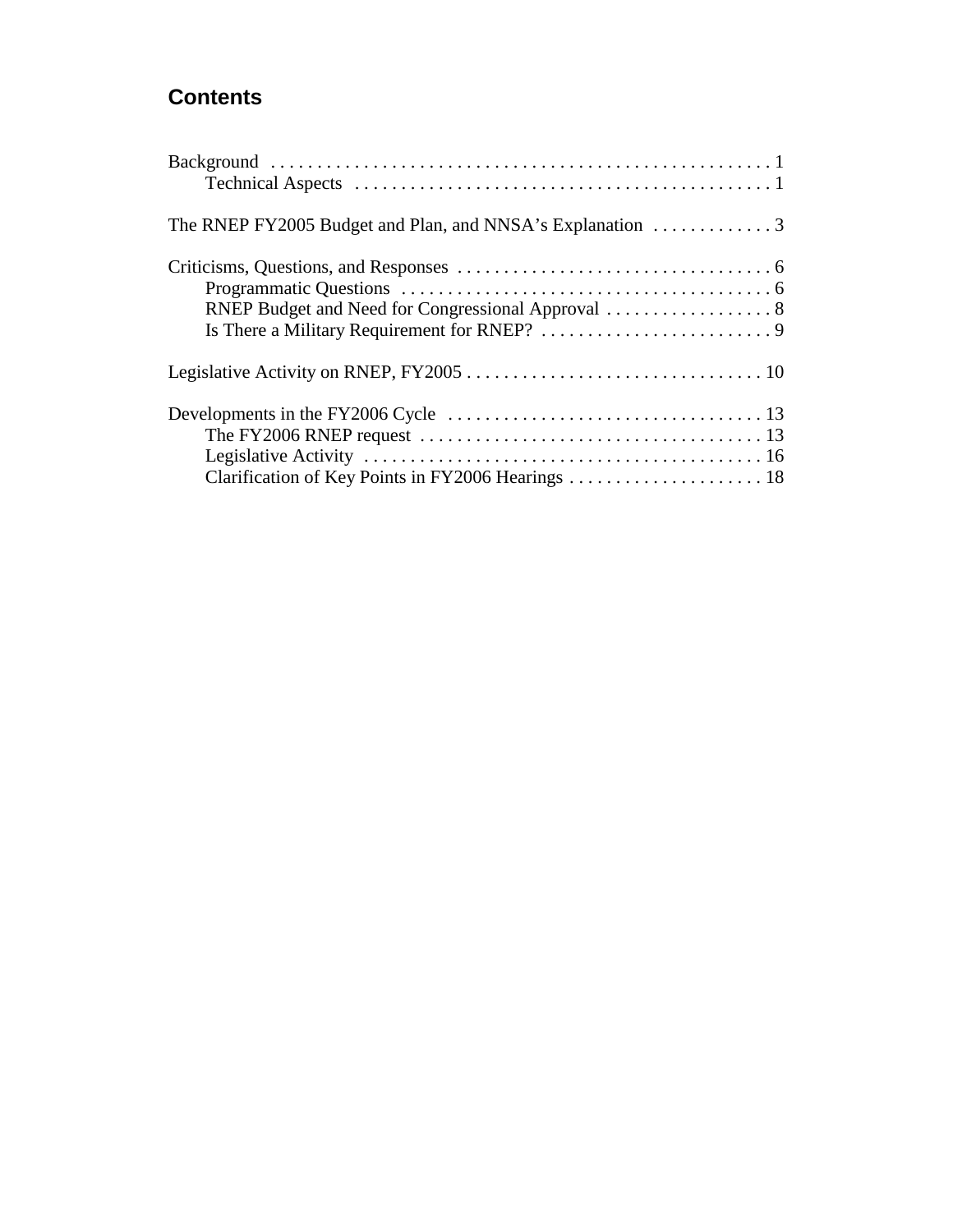## "Bunker Busters": Robust Nuclear Earth Penetrator Issues, FY2005 and FY2006

## **Background**

Potential adversaries and others have built hardened underground facilities to protect key assets. Conventional weapons are unable to destroy many such facilities, though opinions differ on whether nonnuclear means can disable or isolate them. Surface-burst nuclear weapons would have limited effectiveness against such facilities. In contrast, a weapon that burrows into the ground a few meters before detonating would be more effective because it would transfer much more of its energy into the ground. Accordingly, the Department of Defense (DOD) and the National Nuclear Security Administration (NNSA), the Department of Energy (DOE) agency in charge of the U.S. nuclear weapons program, have requested funds to study the Robust Nuclear Earth Penetrator (RNEP).

RNEP has been the most controversial nuclear weapon program in Congress for the last several years. Supporters argue that it is needed to attack hard and deeply buried targets (such as leadership bunkers) in countries of concern, thereby deterring or defeating challenges from such nations; critics assert that RNEP would lower the threshold for use of nuclear weapons and prompt other nations to develop nuclear weapons to deter U.S. attack. For FY2003, Congress provided \$15.0 million as requested, but for FY2004, it reduced the request from \$15.0 million to \$7.5 million, and for FY2005 it eliminated RNEP funding. For FY2006, the Administration requests \$4.0 million for NNSA and \$4.5 million for DOD to study RNEP.

This report presents a brief technical background on RNEP, then discusses the history of RNEP in Congress and the Administration for the FY2005 and FY2006 budget cycles. For a more extensive history and technical background, see CRS Report RL32130, *Nuclear Weapon Initiatives: Low-Yield R&D, Advanced Concepts, Earth Penetrators, Test Readiness.* See also CRS Report RL32599, *'Bunker Busters': Sources of Confusion in the Robust Nuclear Earth Penetrator Debate.*

#### **Technical Aspects**

The United States has one type of nuclear earth penetrator, the B61-11 bomb, which was accepted into the stockpile in September  $2001$ .<sup>1</sup> That weapon, though, according to an article by several scientists from Los Alamos National Laboratory, "cannot survive delivery into certain types of terrain in which such [hardened

<sup>&</sup>lt;sup>1</sup> "B61-11 Enters the Stockpile," *Weapons Insider: A Publication of the Nuclear Weapons Program,* Los Alamos National Laboratory, Sept./Oct. 2001, p. 2.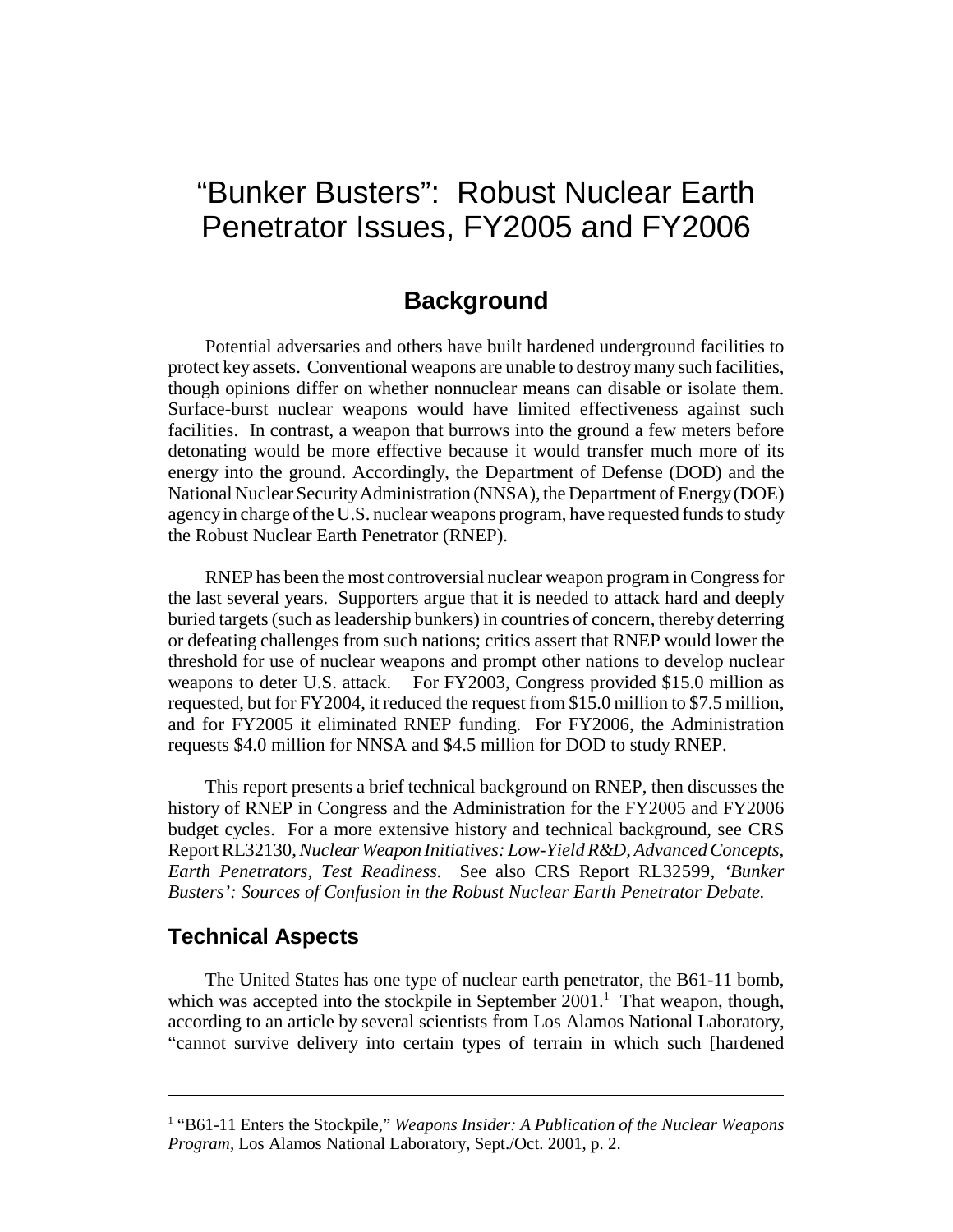underground] facilities may be located."<sup>2</sup> The Administration proposes RNEP as a study of modifications to convert existing B83 nuclear bombs to an earth penetrator configuration. (Another bomb, the B61, was also under consideration earlier.) While the Air Force is leading the study, which started in May 2003, NNSA is in charge of studying modifications of specific warheads.

The Bob Stump National Defense Authorization Act for FY2003, P.L. 107-314, Section 1033, called for a National Academy of Sciences report on effects of nuclear and conventional earth penetrator weapons (EPWs). The report, released in April 2005, addressed technical issues that have arisen in RNEP debates. It had nine key conclusions: (1) many high-value buried facilities can be held at risk by nuclear but not conventional EPWs; (2) penetration to a depth of 3 meters captures most effects of EPWs on buried targets; deeper penetration puts the weapon at greater risk; (3) EPWs cannot penetrate deeply enough to contain nuclear weapon effects fully; (4) casualties from a nuclear weapon burst at shallow depth or on the surface are essentially the same; (5) detonating a nuclear weapon at shallow depth increases the energy transmitted to a buried target, permitting a reduction in yield by a factor of 15 to 25; (6) attacks using nuclear EPWs near urban areas could produce thousands to over a million casualties, or hundreds to several hundred thousand for attacks in rural areas; (7) a nuclear EPW could reduce civilian casualties in an urban area by a factor of 2 to 10 compared to a surface-burst weapon with 25 times the yield; (8) a nuclear weapon would have to detonate within a chamber where chemical or biological agents were stored to destroy the agents; the same is true of nonnuclear "thermobaric" bombs, which generate high heat and pressure; and (9) in a nuclear attack on a chemical weapon facility, nuclear effects would probably kill many more civilians than would the released chemical agent, while a nuclear attack on a biological facility could kill similar numbers of civilians from nuclear effects and released biological agents, depending on weapon yield and amount of agent.<sup>3</sup>

Nuclear earth penetrator weapons burrow into the ground a few meters before detonating, greatly increasing their ability to destroy hardened underground targets. The United States has one type of nuclear earth penetrator, the B61-11 bomb, which was accepted into the stockpile in September 2001.<sup>4</sup> That weapon, though, according to an article by several scientists from Los Alamos National Laboratory, "cannot survive delivery into certain types of terrain in which such [hardened underground] facilities may be located."<sup>5</sup> The Robust Nuclear Earth Penetrator (RNEP) is at present a study, begun in May 2003, of modifications to convert existing B83 nuclear

<sup>&</sup>lt;sup>2</sup> Bryan Fearey, Paul White, John St. Ledger, and John Immele, "An Analysis of Reduced Collateral Damage Nuclear Weapons," *Comparative Strategy,* Oct./Nov. 2003, p. 312.

<sup>&</sup>lt;sup>3</sup> National Academy of Sciences, National Research Council. Division on Engineering and Physical Sciences, Committee on the Effects of Nuclear Earth-Penetrator and Other Weapons, (Washington: National Academies Press, 2005) (prepublication copy), pp. 9-2, 9-3.

<sup>4</sup> "B61-11 Enters the Stockpile," *Weapons Insider: A Publication of the Nuclear Weapons Program,* Los Alamos National Laboratory, Sept./Oct. 2001, p. 2.

<sup>&</sup>lt;sup>5</sup> Bryan Fearey, Paul White, John St. Ledger, and John Immele, "An Analysis of Reduced Collateral Damage Nuclear Weapons," *Comparative Strategy,* Oct./Nov. 2003, p. 312.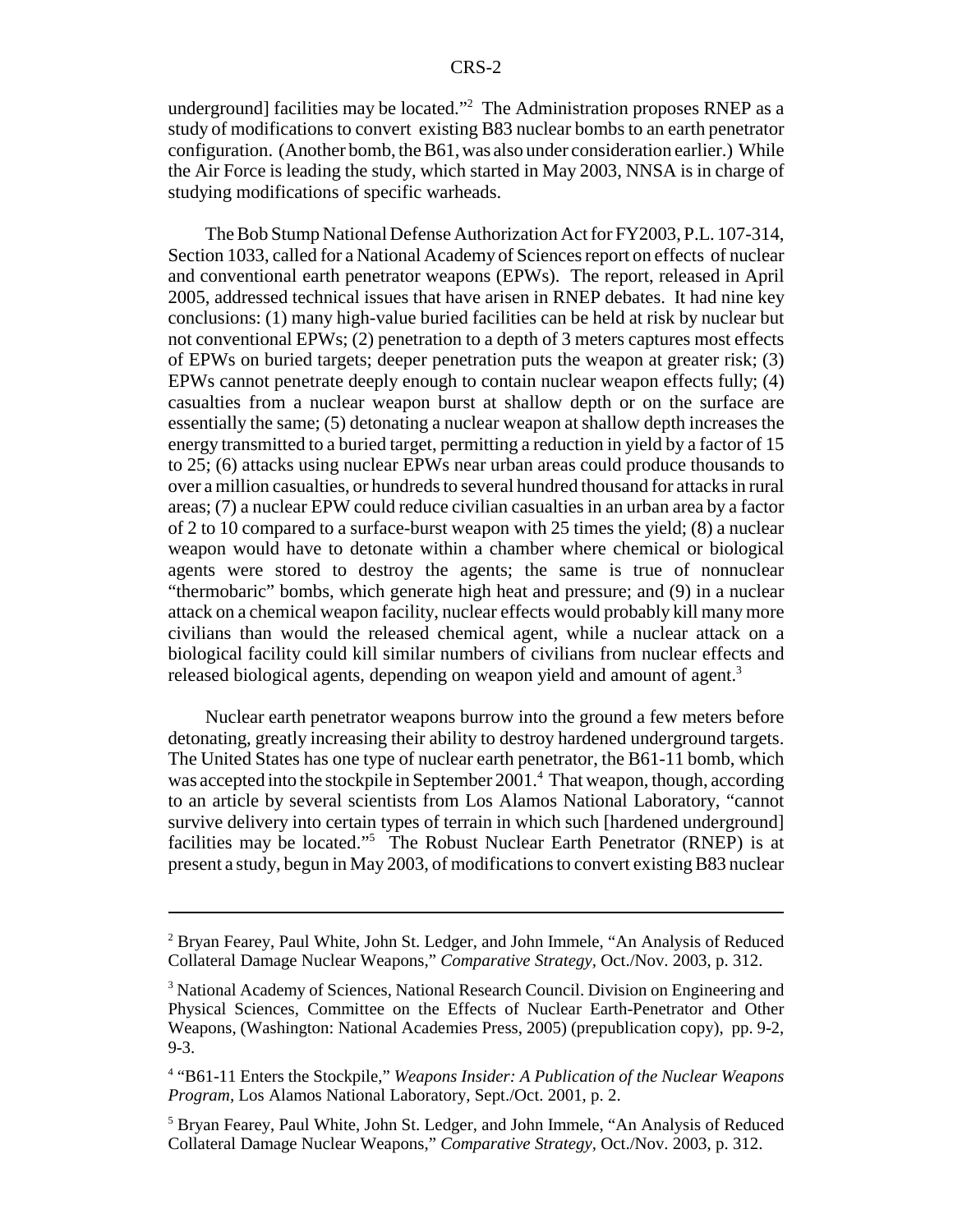bombs to an earth penetrator configuration. The B61 had also been under consideration. While the Air Force is leading the study, the National Nuclear Security Administration (NNSA) — a semiautonomous agency in the Department of Energy (DOE) responsible for nuclear warheads  $-$  is in charge of studying modifications of specific warheads.

RNEP is controversial. Supporters argue that it is needed to attack hard and deeply buried targets (such as leadership bunkers or WMD production facilities) in countries of concern, thereby deterring or defeating challenges from such nations; critics assert that RNEP would lower the threshold for use of nuclear weapons and prompt other nations to develop nuclear weapons to deter U.S. attack. Secretary of Defense Donald Rumsfeld said in May 2003 that RNEP "is a study. It is nothing more and nothing less."6 The plan was that the RNEP study would cost \$15 million a year for FY2003-FY2005. While Congress appropriated the FY2003 request of \$15.0 million, the FY2004 request met much criticism. The House rejected an amendment by Representative Tauscher to transfer funds from RNEP to conventional means of attacking buried targets. The Senate tabled an amendment by Senator Dorgan and another by Senator Feinstein to bar funds for RNEP, and adopted an amendment by Senator Nelson (FL), and a similar amendment by Senator Reed, to require congressional authorization to start development engineering (discussed below) or later phases of RNEP. (The Nelson amendment became Section 3117 of P.L. 108-136, the FY2004 National Defense Authorization Act.) Congress reduced the FY2004 appropriation to \$7.5 million.

In response to this reduction, NNSA planned to spend almost all of the \$7.5 million to study the B83 as an RNEP candidate, and little on the B61 study.<sup>7</sup> The B83 study was being conducted by Lawrence Livermore National Laboratory, in Livermore, CA, and Sandia National Laboratories' Livermore branch; the B61 study was the responsibility of Los Alamos National Laboratory, Los Alamos, NM, and Sandia National Laboratories' headquarters facility in Albuquerque, NM.

## **The RNEP FY2005 Budget and Plan, and NNSA's Explanation**

Congress required NNSA — and DOE before NNSA was created — to provide a five-year budget projection (current year plus four out-years) in the National Defense Authorization Acts for FY1997 (P.L. 104-201, Sec. 3155), FY2000 (P.L. 106-65, Sec. 3253), and FY2001 (P.L. 106-398, Sec. 3154 and 3155). The FY2005 budget cycle was the first in which NNSA presented detailed out-year projection with the current request. In the FY2005 request, the projected figures for RNEP were: FY2005 (request), \$27.6 million; FY2006, \$95.0 million; FY2007, \$145.4 million; FY2008, \$128.4 million; and FY2009, \$88.4 million, for a five-year total of \$484.7

<sup>6</sup> U.S. Department of Defense, "DoD News Briefing — Secretary Rumsfeld and Gen. Myers," May 20, 2003. At [http://www.defenselink.mil/transcripts/2003/tr20030520 -secdef0207.html].

<sup>&</sup>lt;sup>7</sup> Information provided by NNSA staff, Feb. 10, 2004.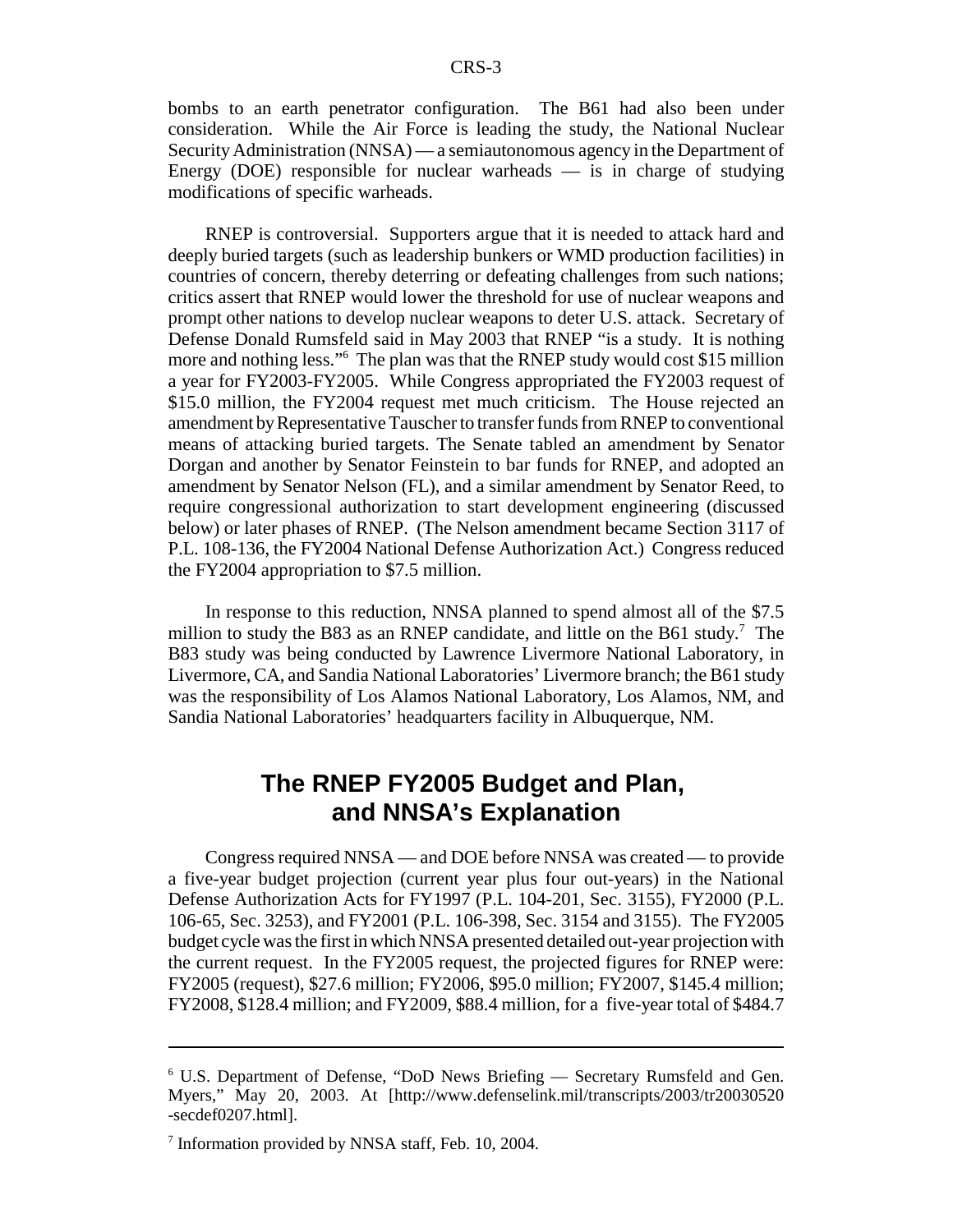million.<sup>8</sup> The FY2005 request also presented a plan for RNEP. All figures for FY2005-FY2009 are subject to congressional approval, rejection, or modification.

With the FY2005 request, the research program for FY2003-FY2009 was estimated to cost \$498.3 million — \$6.1 million spent for FY2003, \$7.5 million appropriated for FY2004, and \$484.7 million, as noted, for FY2005-FY2009. If RNEP proceeds through development and production, additional costs would include the cost to complete production engineering and the cost to manufacture components to convert the selected weapon into an earth penetrator. Further, there would be a division of labor between NNSA and the Air Force, with NNSA responsible for the penetrator case and the Air Force responsible for the guidance unit (tail assembly, guidance computer, etc.) The foregoing figures exclude Air Force costs. Because NNSA has not completed its cost study, NNSA cannot provide an estimate of the total program cost at this time.

By way of background, the Departments of Defense and Energy agreed years ago to a formal set of phases by which modified nuclear weapons move through research, development, production, deployment, and retirement, often called the Phase 6.X process. The key phases for RNEP are: Phase 6.2, feasibility study and option down select; Phase 6.2A, design definition and cost study; Phase 6.3, development engineering, in which the nuclear weapons laboratories produce a completed warhead design; and Phase 6.4, production engineering, in which the design is adapted for production and a system to manufacture the weapon is created. In its FY2005 request, NNSA stated the performance targets for RNEP as follows:

- ! FY2005: "Complete 56% of scheduled RNEP Phase 6.2/6.2A activity." Further, "In FY2005, subsystem tests and a full system test of the proposed design will be completed."
- ! FY2006: "Complete 100% of scheduled RNEP Phase 6.2/6.2A activity."
- FY2007: "Report results of RNEP Phase 6.2/6.2A to Nuclear Weapons Council [a joint Department of Defense (DOD)-DOE agency that coordinates nuclear weapon programs] Obtain, if applicable, RNEP Phase 6.3 appropriate authorization. Complete initial 25% of scheduled RNEP Phase 6.3 activity (if authorized)."
- ! FY2008: "Complete 65% of RNEP Phase 6.3 activity (if appropriately authorized)."

<sup>8</sup> U.S. Department of Energy, Office of Management, Budget, and Administration/CFO, *FY 2005 Congressional Budget Request,* vol. 1, National Nuclear Security Administration, DOE/ME-0032, Feb. 2004, p. 63. The RNEP budget is available under "Directed Stockpile Work" at [http://www.mbe.doe.gov/budget/05budget/index.htm].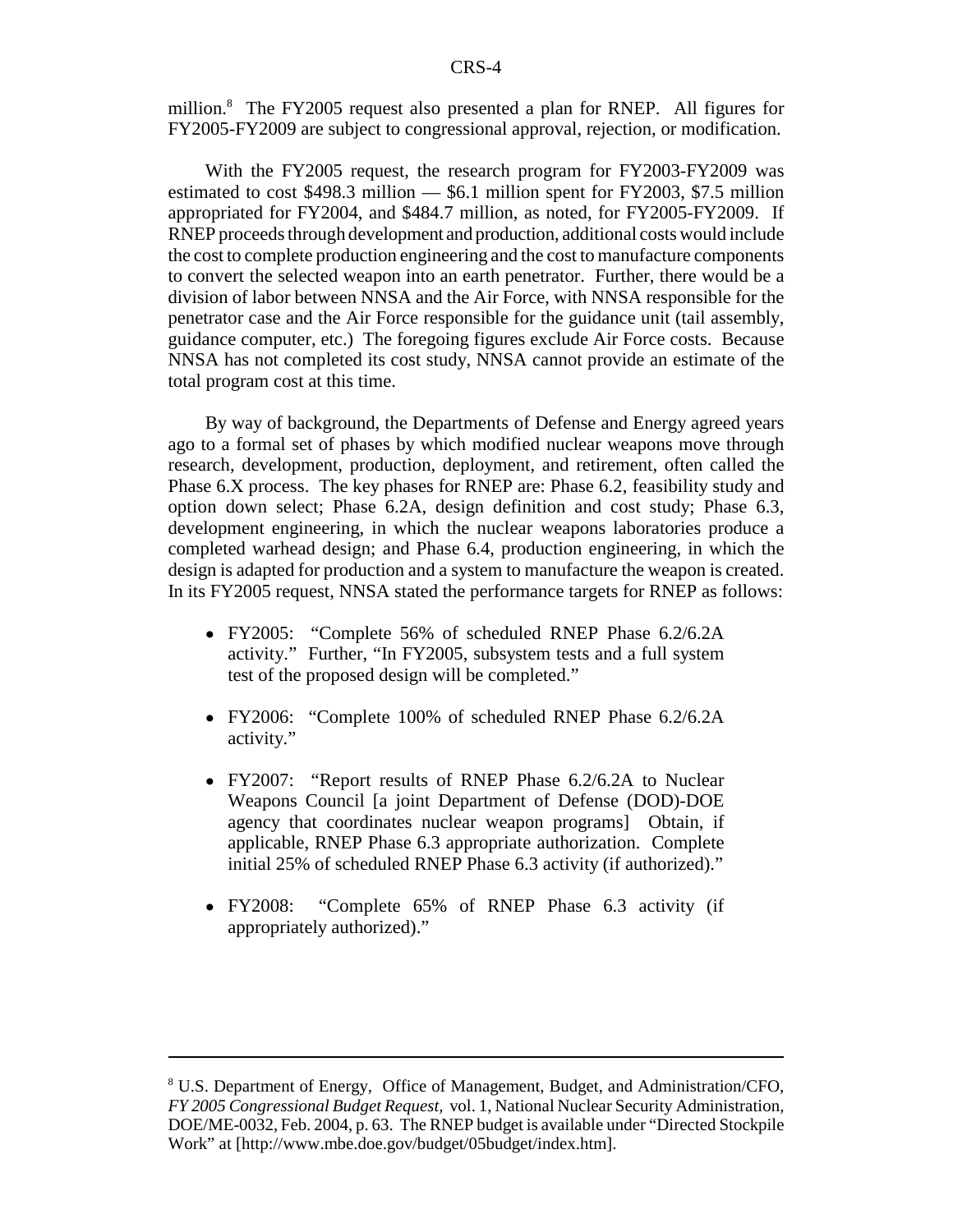! FY2009: "Complete 100% of scheduled RNEP Phase 6.3 activity (if authorized). Complete 15% of scheduled RNEP Phase 6.4 activity (if appropriately authorized)."9

The FY2005 request therefore seemed to cast serious doubt on assertions that RNEP is only a study. However, NNSA Administrator Linton Brooks stated:

We included funds in our out-year budget projections to comply with legislative requirements for five-year budget projections. The out-year projections are placeholders in the event the President decides to proceed with development and Congress approves. No decision will be made until the study is completed. The law is clear that beginning 6.3 engineering development requires Congressional approval.10

The legislation that he referred to is P.L. 108-136, FY2004 National Defense Authorization Act, Section 3117, which states:

The Secretary of Energy may not commence the engineering development phase (phase 6.3) of the nuclear weapons development process, or any subsequent phase, of a Robust Nuclear Earth Penetrator weapon unless specifically authorized by Congress.

An NNSA manager responsible for the program stated that, if out-year funds were not included in the FY2005 budget, NNSA would have faced two choices that it deemed unsatisfactory: (1) By the time the budget for one fiscal year is submitted, the budget for the next fiscal year is largely fixed; without the placeholder, a decision to proceed with RNEP could not have been implemented until the second fiscal year. (2) Alternatively, without the placeholder, a decision to proceed with RNEP could have been implemented promptly only by taking the needed funds out of other programs. The budget projection reflects costs that might be expected if RNEP were to proceed to Phases 6.3 and 6.4. The manager emphasized that no decision had been made on whether or not to proceed with those phases pending completion of the Phase  $6.2/6.2A$  study.<sup>11</sup>

The RNEP study was initially projected to cost \$45 million — \$15 million a year for FY2003-FY2005. The numbers, however, have changed for each year. For FY2003, delay in submission of a DOD study required by the FY2003 National Defense Authorization Act (P.L. 107-314, Sec. 3146) delayed the start of NNSA's RNEP study, so \$6.1 million was spent of the \$15.0 million appropriated. For FY2004, Congress cut the appropriation to \$7.5 million. For FY2005, the request was \$27.6 million, and the appropriation zero, vs. \$15.0 million originally planned.

<sup>9</sup> Department of Energy, *FY 2005 Congressional Budget Request,* vol. 1, pp. 69, 70, 76.

<sup>&</sup>lt;sup>10</sup> Letter from Linton F. Brooks, Administrator, NNSA, to Honorable Ellen O. Tauscher, Mar. 17, 2004.

 $11$  Telephone interview, Feb. 10, 2004.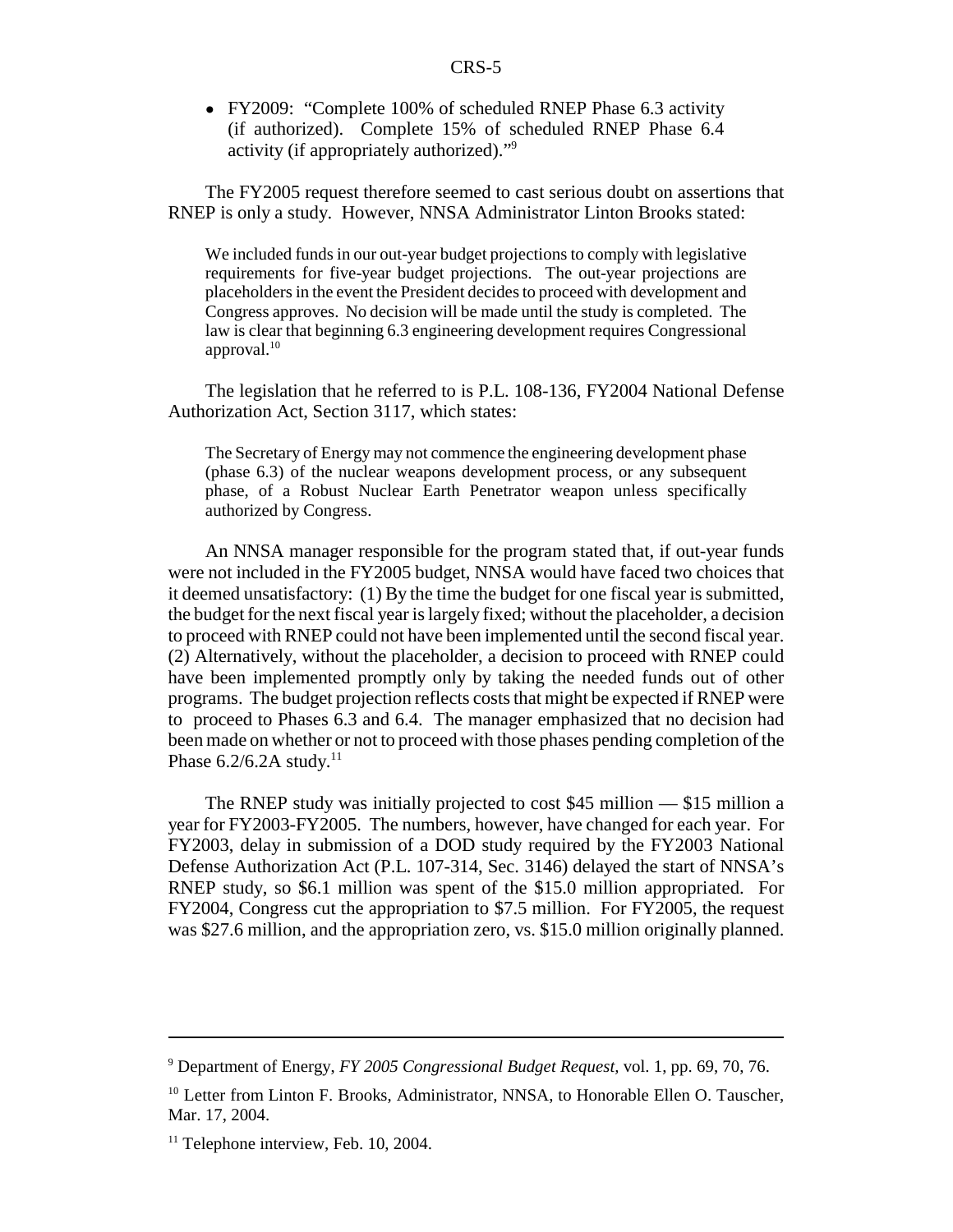#### **Criticisms, Questions, and Responses**

Critics reacted to the RNEP budget projection and plan. Representative Tauscher, in a letter to NNSA Administrator Linton Brooks, stated that "This is the first notice that we have received of a significantly ramped up activity," and that "the planning and budgeting for further steps in the 6.X process in the next five years speaks to a clear intent to develop these modified nuclear weapons at a time when the feasibility study has not been completed and the Department of Defense has not submitted a request for this weapon."<sup>12</sup> Steven Aftergood of the Federation of American Scientists argued that there are not five-year budgets for every research program that might lead to development. He reportedly said, "If they had placeholders for every funding scenario, they'd have to request an infinite amount of money .... This is an expression of intent to move ahead with an expanded program."13 Another critic, Jay Coghlan, director of Nuclear Watch of New Mexico, was quoted as saying, "The present administration is definitely seeking to expand U.S. nuclear capabilities — while at the same time it denounces any kind of effort by others to do the same."14

#### **Programmatic Questions**

The following paragraphs present questions from Representative Tauscher's letter, responses from Administrator Brooks,<sup>15</sup> and additional information based on discussions with staff from NNSA, Los Alamos National Laboratory, and Lawrence Livermore National Laboratory. Representative Tauscher wrote:

For FY 2005 the budget request describes the RNEP activities as including "subsystems tests and full system test of the proposed design." Such activities appear to go beyond research activities and may be interpreted to fall into 6.3 activities. In your view, why are such activities consistent with legislation passed by Congress last year? What specific activities would be associated with the initial year of 6.3 work on the RNEP in FY 2007?

Administrator Brooks responded:

The "subsystem and full system tests of the proposed design" refer to impact tests to be performed on surrogate penetrator bodies at Sandia National Laboratories' sled track facility. These tests are consistent with the definition and requirements for a Phase 6.2 feasibility study. We need to understand whether the penetrator bodies are survivable to ground penetration in the required geologies before feasibility can be assessed.

<sup>&</sup>lt;sup>12</sup> Letter from Representative Ellen Tauscher to Linton Brooks, Administrator, National Nuclear Security Administration, Mar. 8, 2004.

<sup>13</sup> Paul Richter, "Questions Raised about Bomb Plan," *Los Angeles Times,* Mar. 11, 2004, p. 12.

<sup>&</sup>lt;sup>14</sup> Jeff Tollefson, Santa Fe New Mexican.com, Mar. 11, 2004.

<sup>&</sup>lt;sup>15</sup> Letter from Linton F. Brooks, Administrator, NNSA, to Honorable Ellen O. Tauscher, Mar. 17, 2004.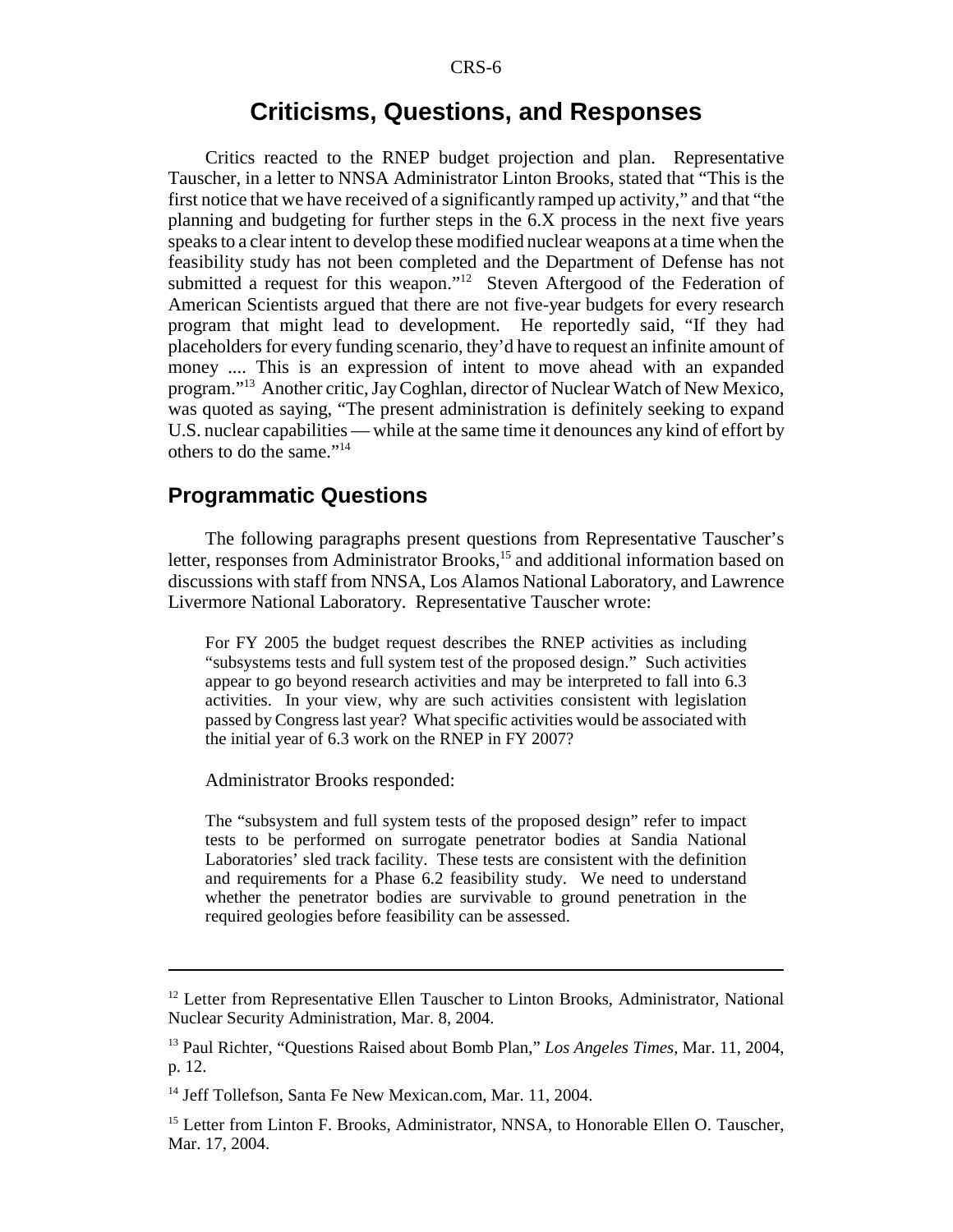The context of this question is that the FY2004 National Defense Authorization Act, P.L. 108-136, section 3117, requires specific congressional authorization before starting Phase 6.3 or subsequent phases of RNEP. NNSA indicated that one type of physical test (as distinct from a computer simulation) is planned as part of the 6.2/6.2A study: a series of "sled track tests" at Sandia National Laboratories. Some would be done as full system tests, in which the various components of an RNEP would be assembled in a penetrator body (a strong, heavy, pointed metal case) without a guidance system or fissile materials.<sup>16</sup> This assembly would be mounted on a sled that is sent down a track at high speed and slammed into a large concrete block to test how well the components withstand the deceleration required of an earth penetrator weapon. This type of test is included in the 6.2/6.2A study because NNSA deems it essential to assess feasibility. In turn, a successful demonstration of feasibility is a necessary condition for the weapon to proceed to Phase 6.3. In preparation for the full system tests, a number of subsystem sled tests will be conducted, in which candidate RNEP components are slammed into a water target. These tests are scheduled to start in the third quarter of FY2005, and will be held at Sandia's sled track, located at Kirtland Air Force Base in Albuquerque, NM.

More advanced tests would be conducted in Phase 6.3. In one type, "vibration flyaround tests," a mock-up of the weapon would be mounted on an aircraft and flown to validate that the weapon would not be damaged by the vibration of the aircraft and to determine the weapon's aerodynamic stability. In this test, the device would not be released. Another type of test, which would occur later in the development process once the guidance system was developed, would involve dropping a mock-up of the weapon from an aircraft. Both types of test would use surrogate material (a heavy metal) instead of fissile materials. Other tests would probably be conducted as well.

Representative Tauscher also asked:

With regard to the Annual Performance Results and Targets, what technical, military, and other criteria would the NNSA consider and what decisions would be made before it requests legislative authorization to begin 6.3 work? Who is involved in the determination to begin 6.3 work and why does the budget indicate that this might happen in FY 2007? Similarly, what criteria would the NNSA use to base its decision to go from phase 6.3 to 6.4 in FY 2009?

#### Administrator Brooks replied:

The National Nuclear Security Administration (NNSA) does not make the decision to proceed to Phase 6.3 or subsequent phases. If NNSA and the Air Force agree that the Phase 6.2/6.2A study results support proceeding to Phase 6.3 engineering development, the Nuclear Weapons Council (NWC) could consider whether to proceed further. If the NWC recommends going forward, NNSA would move beyond the study stage only if the President approves and funds are authorized and appropriated by the Congress.

<sup>&</sup>lt;sup>16</sup> Information provided March 11-12, 2004.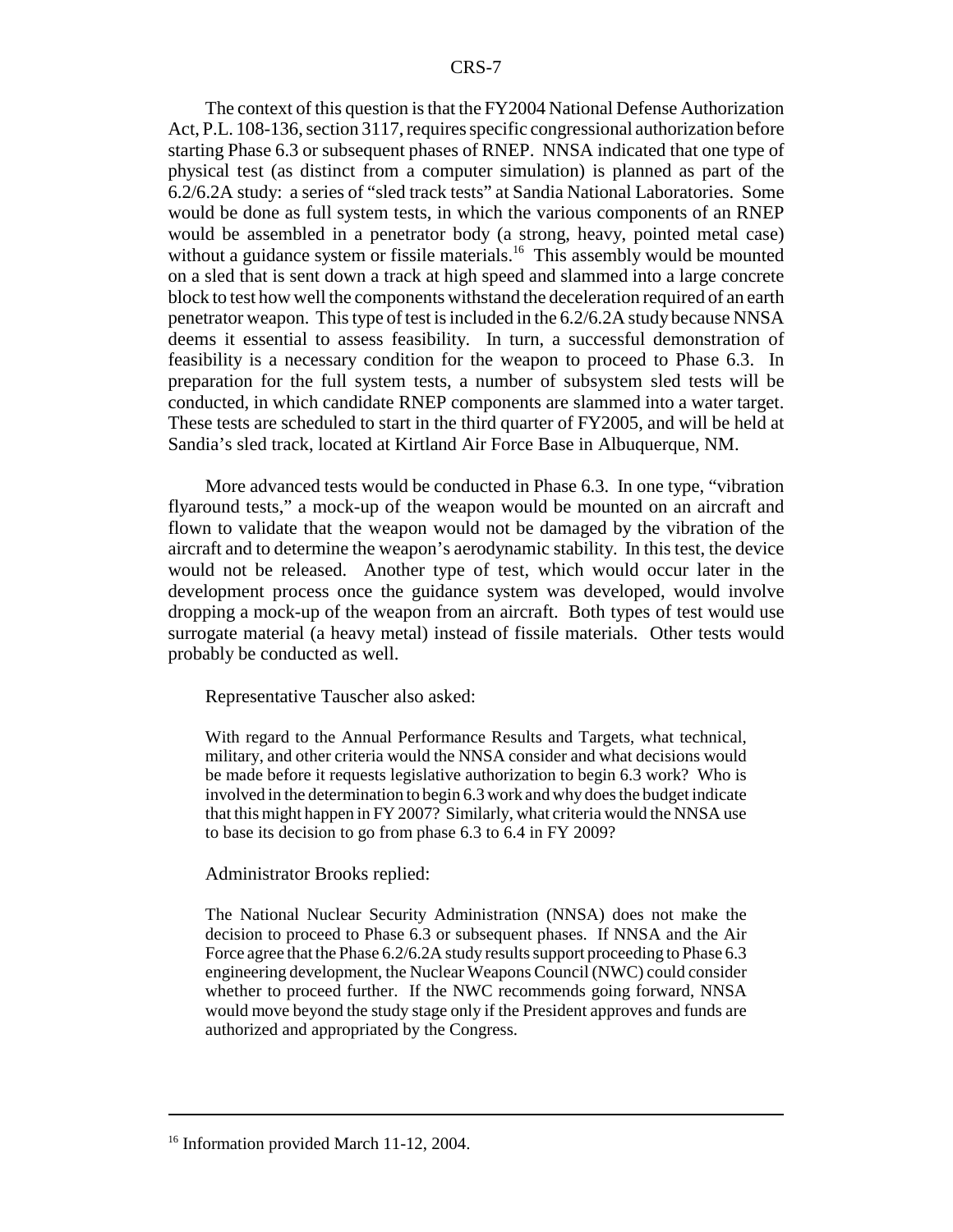He further stated that the criteria NWC would use in this decision include "the feasibility and military utility of the design definition, and the projected cost and schedule established in the Phase 6.2/6.2A Study," and that "If RNEP does proceed to 6.3, the President and Congress will make a separate decision on whether to proceed to Phase 6.4, Production Engineering."

To support a decision to move RNEP to Phase 6.3, NNSA would address cost, schedule, and feasibility, while the Air Force would address military requirements. As a hypothetical example, NNSA might say that an RNEP would have a specified cost, could be ready by a certain date, and would have certain characteristics (weight, accuracy, depth of penetration, etc.) The Air Force might decide not to proceed if the penetration ability was too low or if a nonnuclear alternative existed, or it might recommend proceeding if the proposed RNEP was the only way to accomplish what it considered a critical military mission. The decision to request congressional approval would be worked through the Nuclear Weapons Council and ultimately be made by the President. The decision on whether or not to proceed with Phase 6.3 is projected to occur in FY2007 because the Phase 6.2/6.2A study is expected to conclude late in FY2006.

#### **RNEP Budget and Need for Congressional Approval**

For many Members, the five-year cost of RNEP as presented in the FY2005 budget document came as a surprise not only in the amount, but also in what appeared to be an intent contrary to legislation barring Phase 6.3 or greater work on RNEP without congressional authorization. Senator Domenici said:

I was surprised to see that the request — that nearly \$500 million is provided for the Robust Nuclear Earth Penetrator in the out year funding. ... The department [DOE] should not assume such large sums in its budget without congressional approval or direction. ... I want it explained to this committee unequivocally what we are doing and what we are authorizing, and what we are not doing and what we are not authorizing, because nobody on this committee is voting to do this. We're voting to study it if it wins, but not to do it. To study it is a small amount of money. To do it is a lot of money.17

Senator Reid said to NNSA Administrator Linton Brooks:

I am a little concerned, maybe even put off by the notion that you've included a half a billion dollars in your out year spending plan as what you call a place holder for bunker busting, pending White House and congressional decisions. I'm not sure that we can allow this to go forward. This is a large place holder. Many remain unconvinced that this is an appropriate path.<sup>18</sup>

Senator Kennedy said to Secretary of Energy Spencer Abraham:

<sup>&</sup>lt;sup>17</sup> U.S. Congress, Senate Committee on Appropriations, Subcommittee on Energy and Water Development, *FY2005 Budget of the National Nuclear Security Administration*, hearing, Mar. 23, 2004, p. 2. Transcript by Federal News Service, Inc.

 $18$  Ibid., p. 5.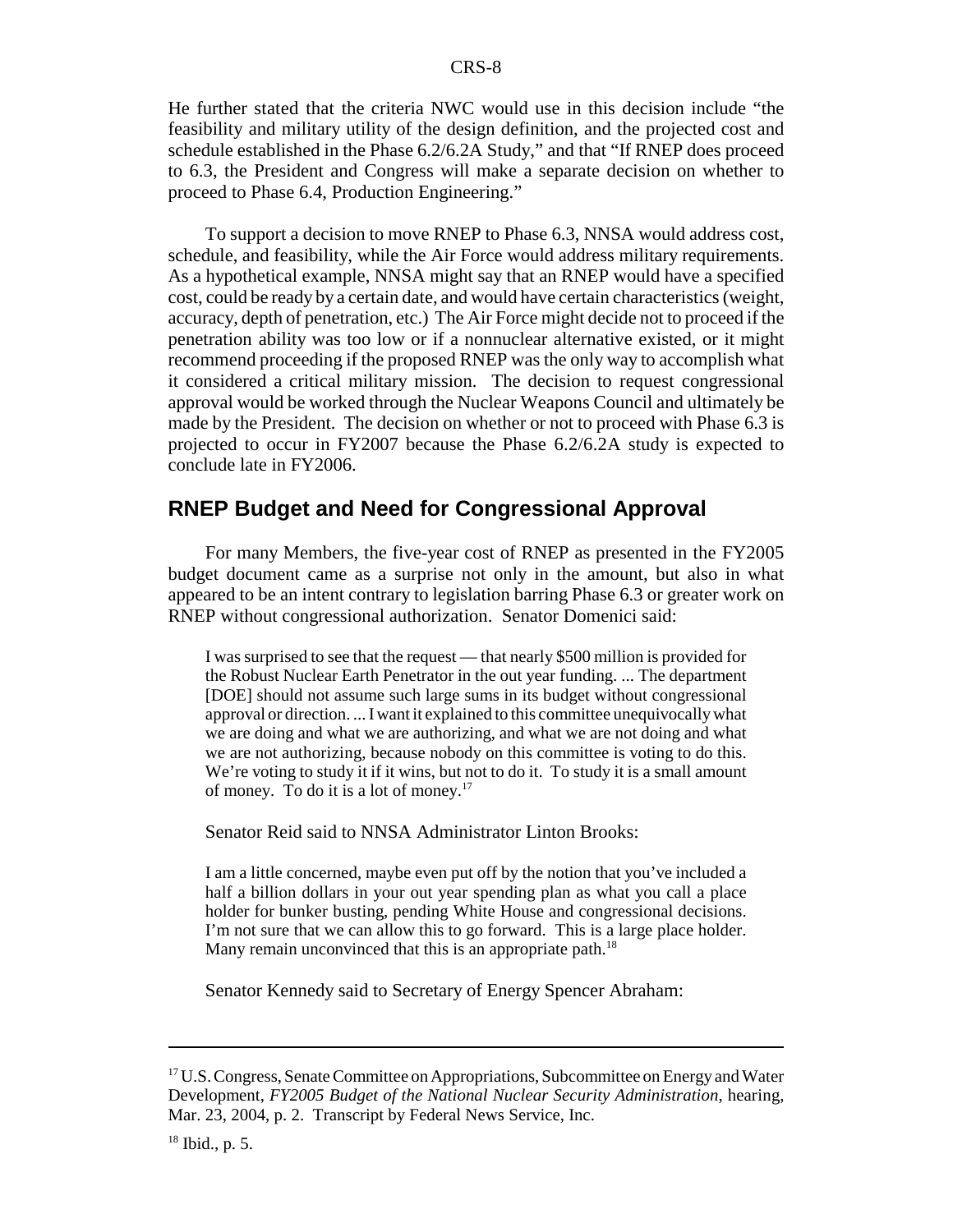... you're rushing ahead with the nuclear weapons, including the mini-nukes and the nuclear bunker busters. I'll give you a chance to be able to explain how this program, which was \$45 million two years ago is now up to almost \$.5 billion. ... Why are we going ahead and are going to be requesting \$.5 billion from Congress on new nuclear weapons, the bunker buster $?^{19}$ 

In a colloquy, Senator Warner expressed his concern on the RNEP budget and Secretary Abraham offered an explanation:

Senator Warner: Let's talk about the Robust Nuclear Earth Penetrator. And I was looking at the out years, and particularly 2006, looking at a fairly substantial increase. And I bring to your attention the fact ... in 2004, the Department of Energy — we put in the legislation — may not proceed to the engineering development phase three or to subsequent phases without a specific authorization from Congress. And can you correlate that substantial '06 bump up with this statutory provision, which I hope will remain?

Secretary Abraham: The statutory provision, Mr. Chairman, would, of course, govern any decision to move from a stage of research or preliminary inquiry to the engineering phase. We are required to provide five-year budgets, however, so that people can look down the road and make a proper sort of assessment of what potential expenses will be.<sup>20</sup>

### **Is There a Military Requirement for RNEP?**

Another concern is that there is no military requirement for RNEP.

Senator Reed: ... Is there a specific military requirement for the RNEP today?

Secretary Abraham: It was the conclusion of the Nuclear Posture Review that a threat that needed to be addressed in the  $21<sup>st</sup>$  century in the immediate period ahead of us would be hard, deeply buried targets. A number of approaches to dealing with that were then asked to be researched. This is just one of them. It's a threat that rose to the level of being included in that review.

Senator Reed: There's no doubt about the threat. But it's your opinion that the position of the administration is there is a specific military requirement for the RNEP, not for a device to counter deeply buried targets, but for the RNEP? Is that your position?

Secretary Abraham: No. The position of the administration is that we should inquire about or that we should make inquiries and investigate a variety of approaches to dealing with the hard, deeply buried target. Whether or not this approach is feasible is the first question. And the second is whether or not it's

<sup>19</sup> U.S. Congress, Senate Committee on Armed Services, *FY2005 Department of Energy Defense-related Activities Budget Request*, hearing, Mar. 23, 2004, p. 15. Transcript by Federal News Service, Inc.

 $20$  Ibid., p. 8.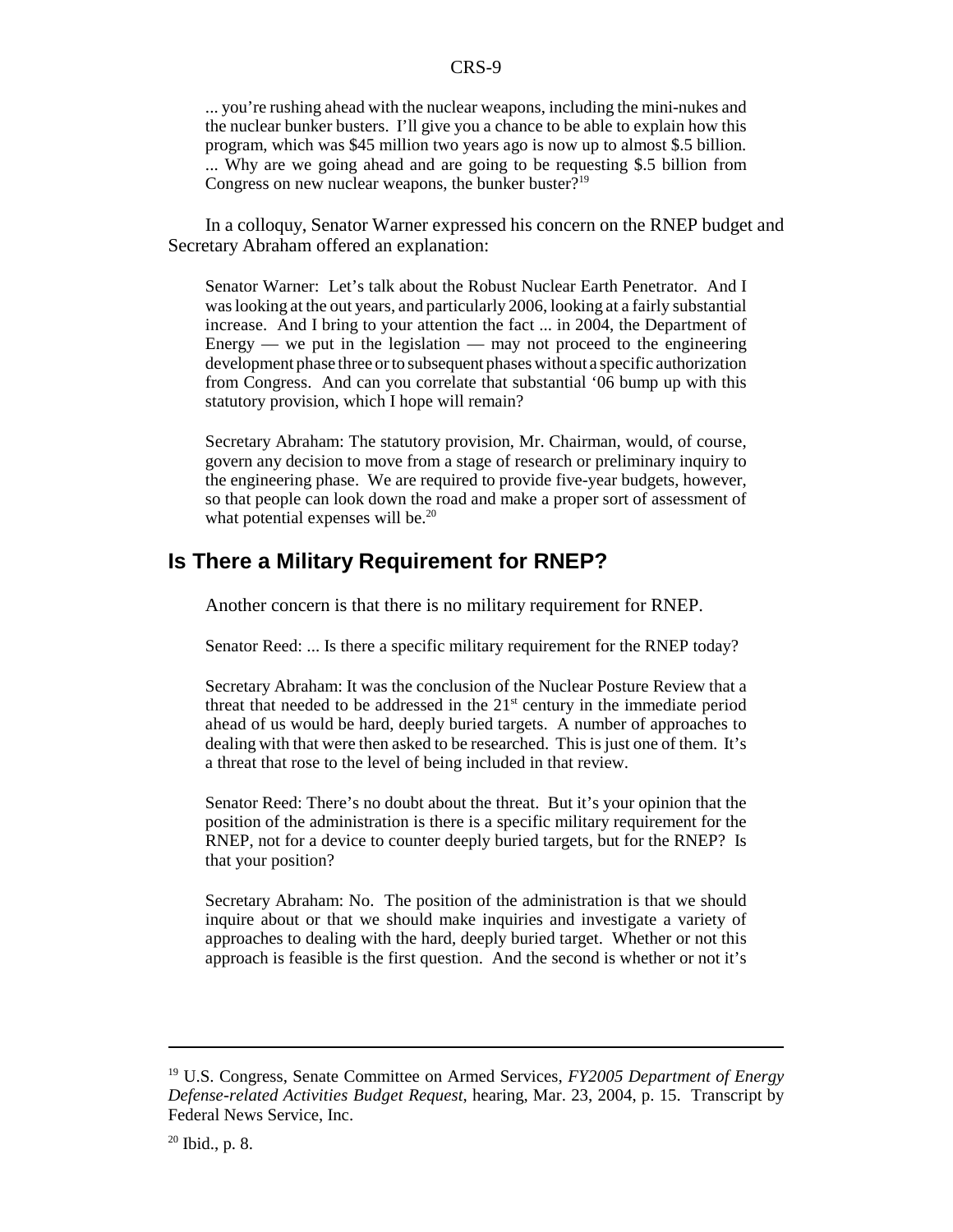preferable to other approaches that would involve conventional weapons. And we have not completed the first phase of that inquiry, let alone the second.<sup>21</sup>

NNSA has stated that "requirement" has been used in two senses.<sup>22</sup> Before DOD or NNSA start a concept study, there is a perceived need for a capability. This type of need used to be called a "requirement," but DOD now uses the term "desired capabilities and characteristics." In the case of RNEP, this perceived need has reportedly been documented in classified form. An unclassified document dealt more generally with defeat of hard and deeply buried targets.23 "Requirement" is also used for a specific weapon as applied to the acquisition process. According to NNSA, DOD "will not have an acquisition requirement before there is a well defined system or component for them to acquire. In the nuclear weapon life cycle, that will not occur until the completion of the Phase 2A/6.2A study."

## **Legislative Activity on RNEP, FY2005**

The two defense authorization bills — H.R. 4200, as reported from the House Armed Services Committee, and S. 2400, as reported from the Senate Armed Services Committee — both contained the full amount requested for RNEP, \$27.6 million. The House Armed Services Committee "strongly reaffirms the importance" of the RNEP Phase 6.2/6.2A study. It further stated,

The committee also takes note that a recent Defense Science Board Task Force study on Future Strategic Strike Forces specifically recommended that research be initiated on nuclear weapons that produce much lower collateral damage than those weapons in the existing nuclear stockpile. The committee also reminds the NNSA that any efforts beyond a study could only be pursued if the President approves and funds are authorized and appropriated by Congress.24

Representatives Tauscher, Markey, Skelton, Dicks, Allen, and Spratt offered an amendment on RNEP and other topics to H.R. 4200. It was defeated, 204-214, on May 20 (roll no. 203). The text of the amendment is as follows:

Additional amounts for ordnance technology and for strategic capability modernization.

1. (a) Air Force Conventional Munitions- The amount in section 201(3) for research, development, test, and evaluation for the Air Force is hereby increased by \$25,000,000, of which —

 $21$  Ibid., p. 18.

 $22$  NNSA provided the information in this paragraph on Apr. 1, 2004.

<sup>23</sup> U.S. Departments of Defense and Energy, *Report to Congress on the Defeat of Hard and Deeply Buried Targets,* Submitted by the Secretary of Defense in Conjunction with the Secretary of Energy in Response to Section 1044 of the Floyd D. Spence National Defense Authorization Act for FY2001, P.L. 106-398*,* July 2001.

<sup>24</sup> U.S. Congress, House Committee on Armed Services, *National Defense Authorization Act for FY2005*, 108<sup>th</sup> Cong., 2<sup>nd</sup> sess., H.Rept. 108-491 (Washington: GPO, 2004) p. 431.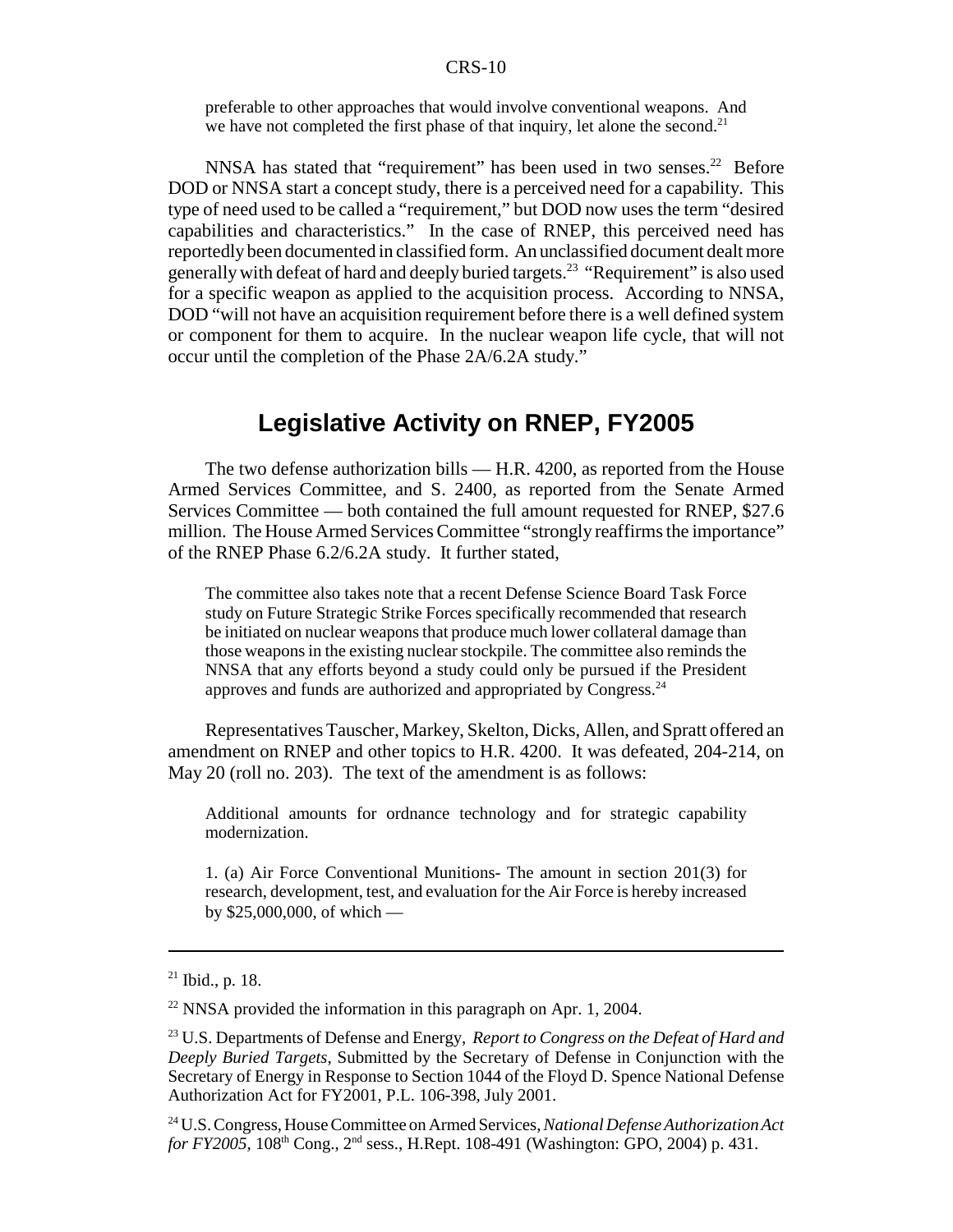(1) \$10,000,000 is to be available in program element 0602602F, Conventional Munitions, for ordnance technology applicable to defeat of weapons of mass destruction and hardened, deeply buried targets; and

 (2) \$15,000,000 is to be available in program element 0603601F, Conventional Weapons Technology, for ordnance technology applicable to defeat of weapons of mass destruction and hardened, deeply buried targets.

(b) Defense-wide Strategic Capability Modernization- The amount in section 201(4) for research, development, test, and evaluation, Defense-wide, is hereby increased by \$11,557,000, to be available for program element 0603910D8Z, Strategic Capability Modernization.

(c) Offset- The amount in section  $3101(a)(1)$  for weapons activities is hereby reduced by \$36,557,000, of which —

 (1) \$27,557,000 is to be derived from the Stockpile Services Robust Nuclear Earth Penetrator study; and

 (2) \$9,000,000 is to be derived from the Stockpile Services Advanced Concepts program.

(The Advanced Concepts Initiative funds R&D, prior to development engineering, of "laboratory workload activities to potentially enhance the military capabilities of the stockpile, in coordination with the DoD."25 See CRS Report RL32130, *Nuclear Weapon Initiatives: Low-Yield R&D, Advanced Concepts, Earth Penetrators, Test Readiness.*)

Senators Kennedy and Feinstein introduced amendment no. 3263 to S. 2400, the FY2005 defense authorization bill, to bar the use of FY2005 funds for RNEP or the Advanced Concepts Initiative. The Senate debated the amendment on June 3 and 15, and rejected it on the latter date, 55-42.

Senator Bennett submitted the following amendment 3403 to S. 2400 on June 7. He withdrew it on June 23.

At the end of subtitle B of title XXXI, add the following:

Sec. 3122. Requirement of specific authorization of Congress for full-scale underground nuclear test of robust nuclear earth penetrator.

Section 3117 of the National Defense Authorization Act for Fiscal Year 2004 (Public Law 108-136; 117 Stat. 1746) is amended by inserting ``, or conduct a full-scale underground nuclear test of such weapon,'' after ``Robust Nuclear Earth Penetrator weapon''.

For reference, Section 3117 of P.L. 108-136 is as follows:

<sup>25</sup> Department of Energy, *FY 2005 Congressional Budget Request,* vol. 1, p. 76.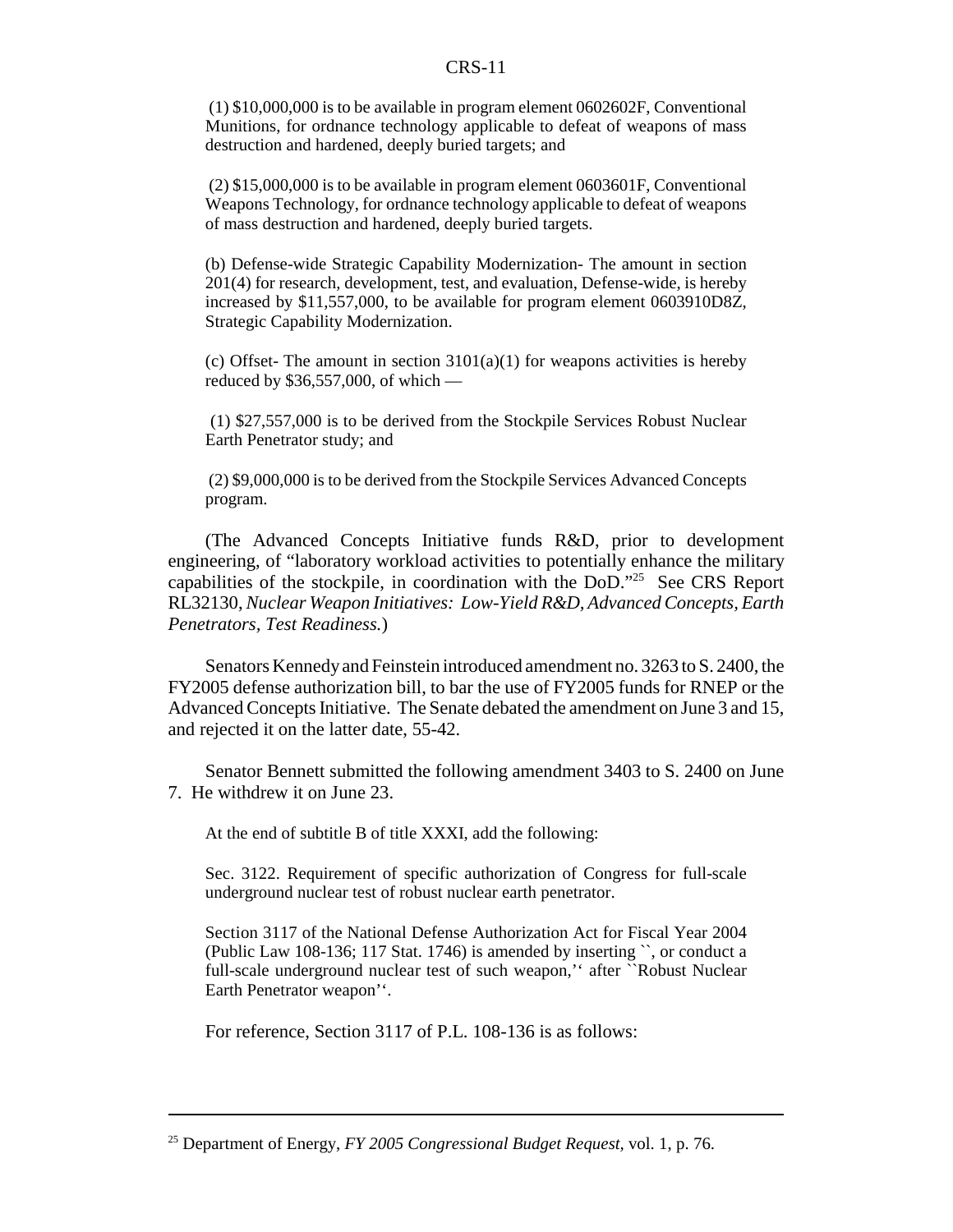Sec. 3117. Requirement for specific authorization of Congress for commencement of engineering development phase or subsequent phase of robust nuclear earth penetrator.

The Secretary of Energy may not commence the engineering development phase (phase 6.3) of the nuclear weapons development process, or any subsequent phase, of a Robust Nuclear Earth Penetrator weapon unless specifically authorized by Congress.

On June 9, the Energy and Water Development Subcommittee of the House Appropriations Committee approved the FY2005 energy and water development appropriations bill by voice vote. The measure provided no funds for RNEP.<sup> $26$ </sup> The full committee approved the bill by voice vote on June 16. The committee bill provided no funds for RNEP. The committee explained its position on RNEP and ACI as follows:

The Committee continues to oppose the diversion of resources and intellectual capital away from the most serious issues that confront the management of the nation's nuclear deterrent. ... the Committee remains unconvinced by the Department [of Energy]'s superficial assurance that the RNEP activity is only a study and that advanced concepts is only a skills exercise for weapons designers. The Committee notes that the management direction for fiscal year 2004 sent to the directors of the weapons design laboratories left little doubt that the objective of the program was to advance the most extreme new nuclear weapon goals irrespective of any reservations expressed by Congress. ... the Committee's priorities are maintaining our Nation's nuclear deterrent in a safe and secure condition and maintaining our Nation's integrity in the international effort to halt the proliferation of weapons of mass destruction. The Department's obsession with launching a new round of nuclear weapons development runs counter to those priorities. The Committee directs the NNSA to focus wholly on its primary mission of maintaining the safety, security, and viability of the existing stockpile ..."

On June 25, the House considered the bill, H.R. 4614, and passed it, as amended, 370-16. No amendments were offered to the Weapons Activities section.

In the Senate, the energy and water bill was held up by disputes over the Yucca Mountain (NV) civilian nuclear waste repository.<sup>28</sup> The Energy and Water Development Appropriations Subcommittee did not report a bill to the full

<sup>&</sup>lt;sup>26</sup> Statement of Chairman Dave Hobson, in U.S. Congress, House Committee on Appropriations, *FY2005 Energy and Water Development Appropriations Bill*, June 9, 2004. [http://appropriations.house.gov/index.cfm?FuseAction=PressReleases.Detail& PressRelease\_id=383].

<sup>27</sup> U.S. Congress, House Committee on Appropriations, *Energy and Water Development Appropriations Bill, 2005* H.Rept. 108-554, 108<sup>th</sup> Cong., 2<sup>nd</sup> sess., June 2004 (Washington, GPO, 2004), p. 115.

<sup>28</sup> For details on Yucca Mountain, see CRS Issue Brief IB92059, *Civilian Nuclear Waste Disposal*, by Mark Holt. Regarding the legislative process on the energy and water bill, see Amol Sharma, "Energy and Water Appropriations: The Battle for Yucca Mountain, *CQ Weekly,* Nov. 27, 2004, p. 2787.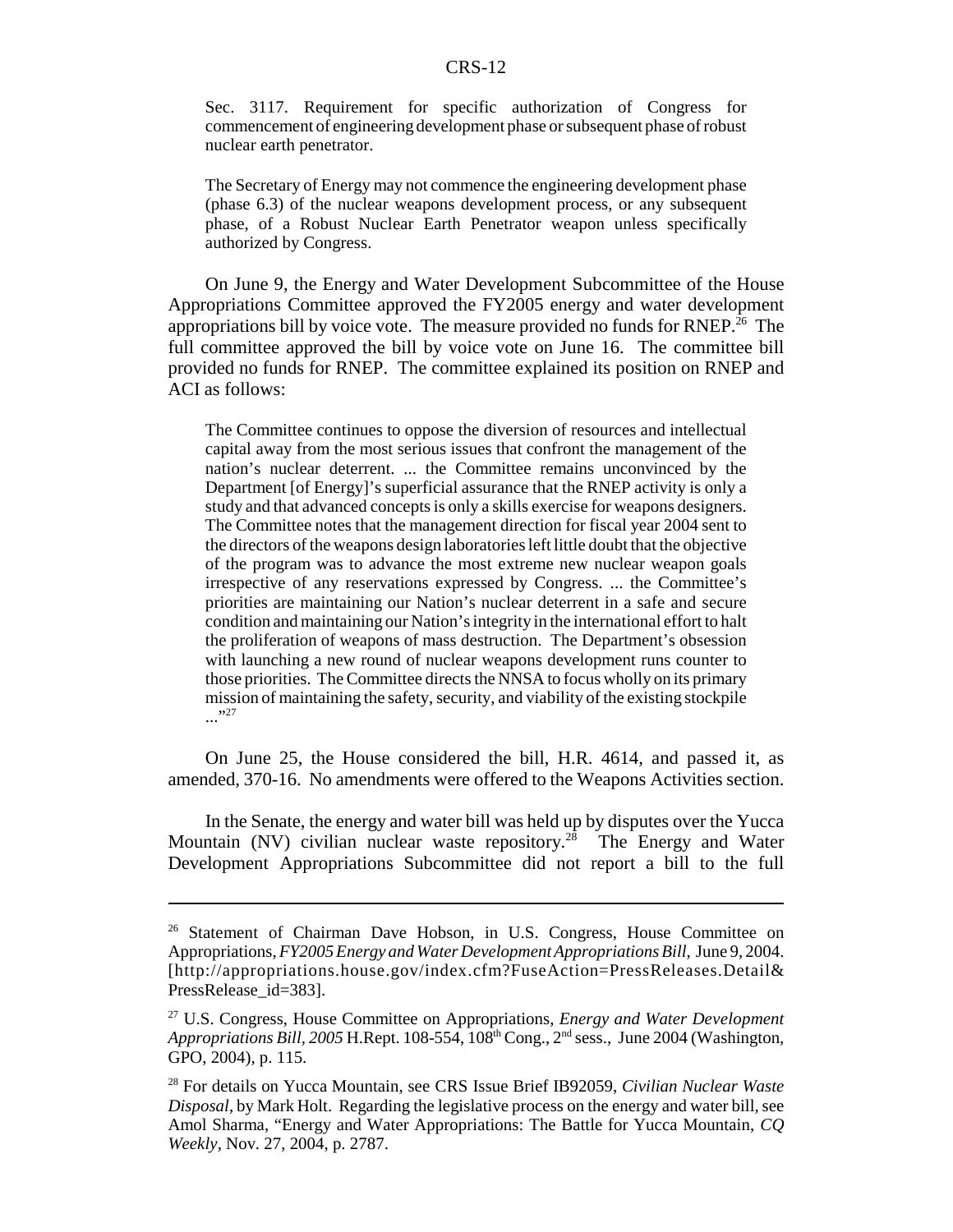committee. For a time, it appeared that it would not be possible to include energy and water appropriations in the omnibus appropriations bill, and that FY2005 spending for energy and water would be done under a year-long continuing resolution.29 However, a compromise worked out at the last minute permitted inclusion of energy and water appropriations in H.R. 4818, Consolidated Appropriations Act, 2005.30

Piecing together numerous press reports, the arrangement that broke the logjam included several elements. (1) RNEP and ACI were eliminated, and several other nuclear weapons programs were eliminated, reduced, or modified. (2) Conferees freed up \$800 million from various parts of the omnibus bill, some of which was used to provide \$577 million for Yucca Mountain instead of the \$131 million in the House bill. (3) Conferees provided substantial increases for three projects at Los Alamos and Sandia National Laboratories.<sup>31</sup> According to one report, "In return for letting Hobson cut the bunker-buster and other new nuclear weapons initiatives, Domenici got money he wanted for work at Sandia and Los Alamos, Domenici acknowledged in an interview."32 Another report stated: "Sen. Pete Domenici (R-NM), one of the chief backers of RNEP and ACI funding in Congress, told reporters this week that he agreed to the spending cuts for both programs in order to get the omnibus bill finished."33

## **Developments in the FY2006 Cycle**

#### **The FY2006 RNEP request**

For FY2006, NNSA cast a program more modest in its cost, scope, and schedule than was the case for FY2005. Rather than show a five-year projection, NNSA, recognizing that a separate decision would be needed to go beyond the study phase, projected a cost for the study only, ending in FY2007, and reduced the scope of the study from the B83 and B61 to the B83 only. As a result, the cost was much lower. As Ambassador Brooks explained,

The reason the level is so much less is we have cut back on what it is that we propose to do. Originally, we proposed to examine two different warheads. Fundamentally, what we're doing is taking a warhead, putting a very hard case

<sup>29</sup> Joseph Schatz, "Thorny Issues, Multibillion-Dollar Gap Divide Chambers' Fiscal Spending Bills," *CQ Today,* Oct. 22, 2004.

<sup>30</sup> For text of this measure, see U.S. Congress. *Congressional Record,* Nov. 19, 2004, Book II (entire volume). For text of Weapons Activities, see ibid., pp. H10273-H10274, H10556- H10557, and H10566-H10569.

<sup>31</sup> Amol Sharma, "Energy and Water Appropriations: The Battle for Yucca Mountain," *CQ Weekly,* Nov. 27, 2004, p. 2787.

<sup>&</sup>lt;sup>32</sup> John Fleck, "Nuclear Weapons Budget Grows Despite Cuts to Bomb Modernization Plans," *Albuquerque Journal,* Nov. 23, 2004.

<sup>33</sup> Keith Costa, "Lawmakers Scuttle FY-05 Funding for Nuclear 'Bunker Busters,'" *Inside the Pentagon,* Nov. 25, 2004.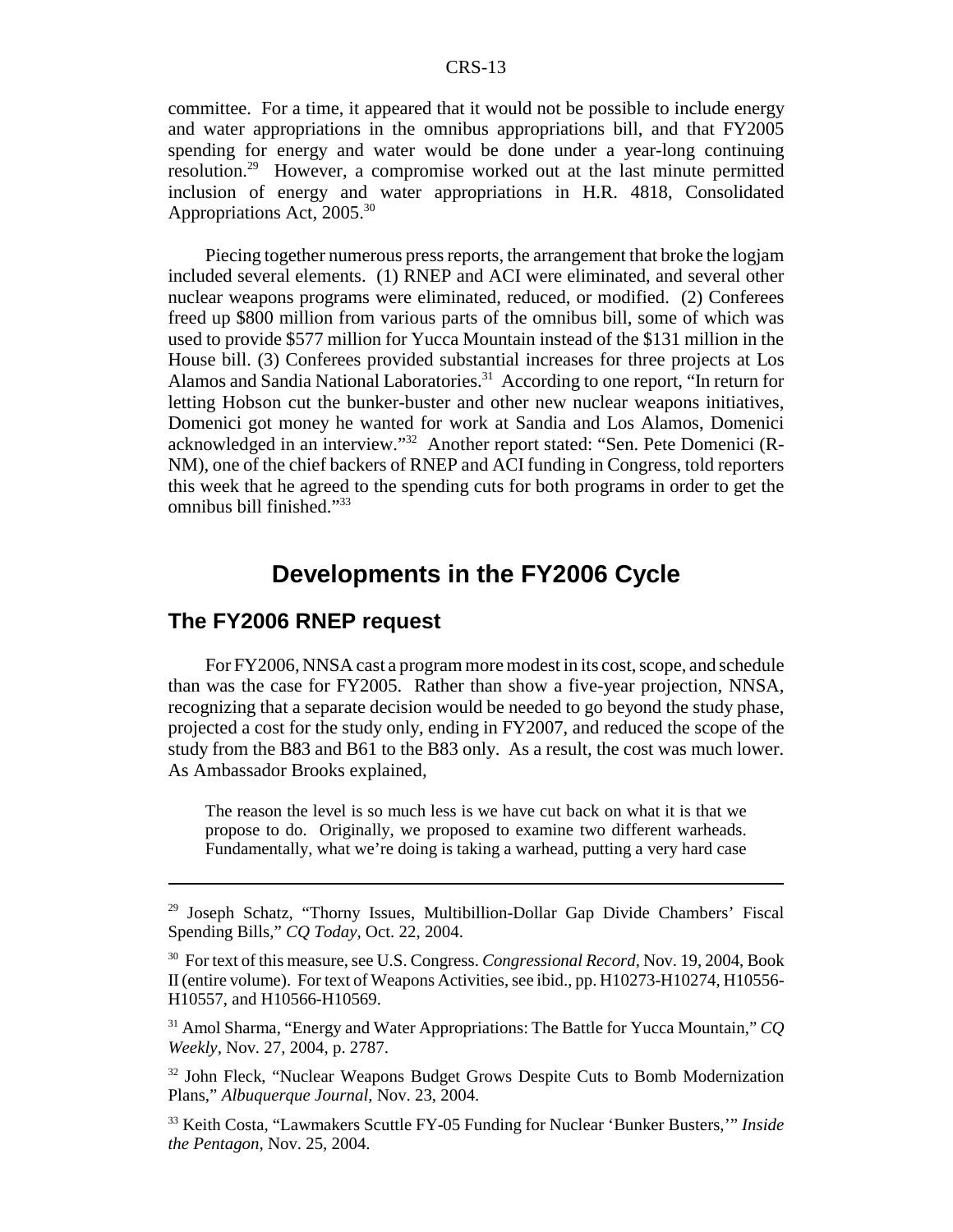on it, controlling its attitude very precisely, so that it can penetrate a few meters into rock and still stay intact and go off, that way the energy goes into the ground. We've concluded that we can demonstrate whether or not the concept is feasible by looking at only one warhead. We selected the B83, which is one of the two bombs we were looking at, because that was where we were when the program was stopped.34

For FY2006, NNSA requests \$4.0 million for the RNEP study. NNSA states:

The Robust Nuclear Earth Penetrator (RNEP) category includes funding for the Phase 6.2/2A Air Force-led study. The decision to complete this study was reaffirmed with DoD in January 2005. Activities include participating in integrated NNSA-DoD integrated product teams for development of RNEP requirements and programmatic documents; system design and integration; planning, cost and risks analyses; and phenomenology studies. The study is scheduled for completion in FY 2007. In FY 2006, activities include conduct of a B83 impact test, analyzing test data, and supporting integration meetings with the  $DoD.<sup>35</sup>$ 

The Senate Armed Services Committee stated that the funding is "to prepare and execute the sled track impact test at Sandia National Laboratories on the feasibility of case hardening and target penetration."36

DOD also requests FY2006 funds for RNEP, included in the Air Force budget. According to an Air Force legislative liaison officer:

The Air Force will spend \$4.5M in FY 2006 and \$3.5M in FY 2007 to complete the joint study that began in FY 2003. As part of the joint study in these years, the Air Force will perform analysis and specify requirements for integrating the conceptual weapon on the B-2 platform (e.g., software and hardware modifications), identify environments the weapon would have to withstand (e.g., temperature, acceleration, and shock and vibration), and define capabilities needed for the navigation, guidance and control (NG&C) — (e.g., accuracy and impact parameters). We will also develop estimates of the associated costs.<sup>37</sup>

<sup>&</sup>lt;sup>34</sup> Testimony of Ambassador Linton Brooks, Administrator, National Nuclear Security Administration, in U.S. Congress, Senate Committee on Armed Services. Subcommittee on Strategic Forces, *Strategic Forces/Nuclear Weapons Fiscal Year 2006 Budget*, hearing, Apr. 4, 2005.

<sup>35</sup> U.S. Department of Energy, Office of Management, Budget and Evaluation/CFO, *FY 2006 Congressional Budget Request,* vol. 1, National Nuclear Security Administration, DOE/ME/0046, Feb. 2005, pp. 82-83.

<sup>36</sup> U.S. Congress, Senate Committee on Armed Services, *National Defense Authorization Act for Fiscal Year 2006, S.Rept. 109-69, to accompany S. 1042, 109th Cong., 1<sup>st</sup> Sess., 2005,* pp. 202, 482.

<sup>&</sup>lt;sup>37</sup> E-mail from Lt. Col. Joseph Cappello, USAF, to Jonathan Medalia, Feb. 16, 2005. The funds are contained in the FY2006 Air Force Research, Development, Test, and Evaluation Program under Advanced Component Development and Prototypes as a part of Program Element 0604222F, "Nuclear Weapons Support."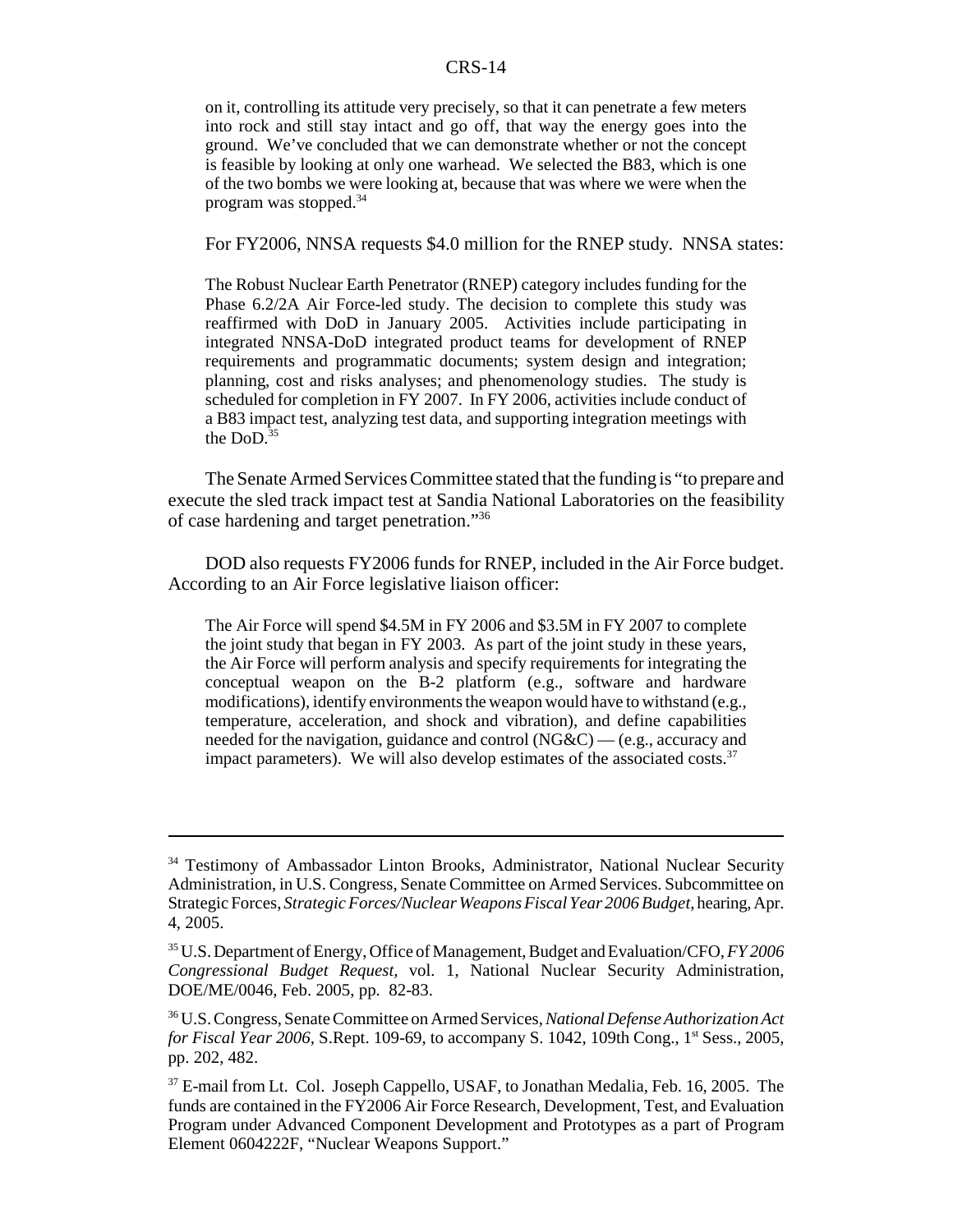An Air Force document provides further details on the FY2006 DOD RNEP request. The document states that Nuclear Weapons Support

Supports pre-acquisition studies/analyses to determine feasibility and develop definition, and cost of navigation, guidance, and control (NG&C) concepts as well as evaluate B-2 aircraft integration issues associated with the joint Department of Defense (DoD) and Department of Energy (DOE) Robust Nuclear Earth Penetrator (RNEP) concept as approved/directed by the Nuclear Weapons Council (NWC).

FY 2006 funding is a combination of \$1.0M in RDT&E-AF [research, development, test, and evaluation, Air Force] and \$3.5M in O&M-AF [operation and maintenance, Air Force] funding. The RDT&E-AF funding will complete logistics and aircraft integration planning as well as develop nuclear certification criteria. The O&M funding will support the development of a conceptual NG&C design and risk assessment, identification of B-2 software/hardware issues, and other related B-2 logistics and integration efforts.  $(FY 2005$  Base  $$0)$ <sup>38</sup>

The \$1.0 million is included in \$15.4 million for program element 0604222F, "Nuclear Weapons Support," within RDT&E, Air Force.<sup>39</sup> The \$3.5 million is included in \$287.2 million for program element 3400F, line 020, "Primary Combat Weapons," within O&M, Air Force.<sup>40</sup>

The out-year NNSA budget projection for RNEP is \$14.0 for FY2007.<sup>41</sup> At that point, the study is expected to be complete and no further funds are projected for the RNEP study. NNSA explained the change from the FY2005-FY2009 budget request and projection, which included a total of \$484.7 million for those years, by stating that the out-year line in the FY2006 request document makes clear that these funds are requested for a study only, and that a subsequent decision to proceed with development of the weapon would be a separate issue with a separate budget line. Another decision made in the FY2006 request was to analyze only one weapon for

<sup>38</sup> U.S. Department of the Air Force. *Fiscal Year (FY) 2006/FY2007 Budget Estimates: Operation and Maintenance, Air Force, Volume I*, Feb. 2005, p. 87. Available at [https://www.saffm.hq.af.mil/FMB/pb/2006/afoandm/AF\_FY06\_PB\_OM\_Vol%201.pdf].

<sup>&</sup>lt;sup>39</sup> U.S. Department of Defense, Office of Under Secretary of Defense (Comptroller). *RDT&E Programs (R-1)*, Fiscal Year 2006, Feb. 2005, p. F-5, [http://www.dod.mil/ comptroller/defbudget/fy2006/fy2006\_r1.pdf].

<sup>40</sup> U.S. Department of Defense, Office of Under Secretary of Defense (Comptroller). *Operations Programs (O-1)*, Fiscal Year 2006, Feb. 2005, p. 10, [http://www.dod.mil/ comptroller/defbudget/fy2006/fy2006\_o1.pdf].

<sup>41</sup> Department of Energy, *FY 2006 Congressional Budget Request,* vol. 1, p. 68.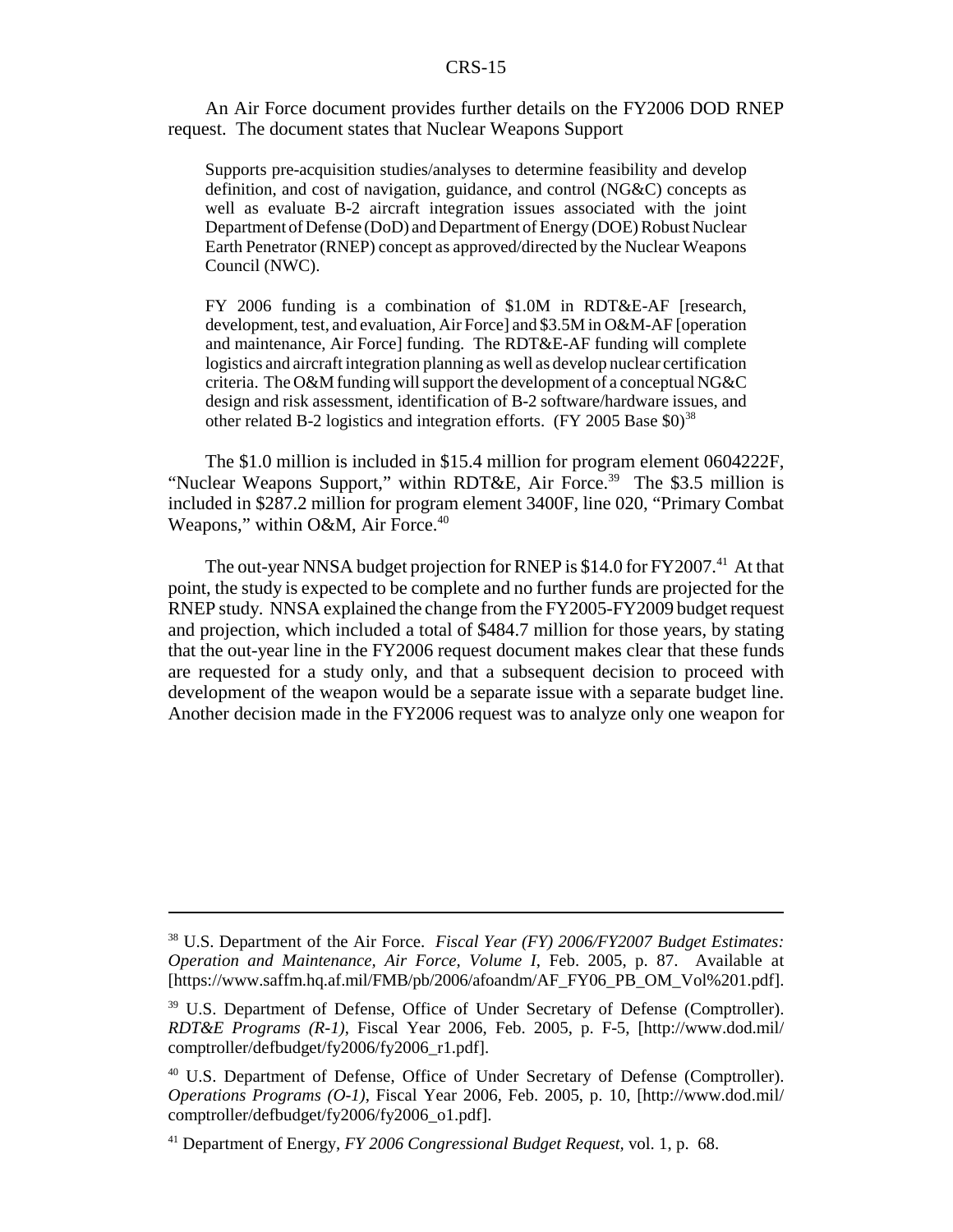conversion to RNEP, rather than two as in previous years.<sup>42</sup> That weapon is the B83 bomb,<sup>43</sup> with the B61 bomb dropped from consideration.

A question that arose in 2004 was if DOD supported RNEP. In 2005, DOD answered affirmatively. NNSA Administrator Linton Brooks testified in April 2005,

After last year's action by the Congress [on RNEP], we asked the Department of Defense to review the continuing need. The Secretary of Defense personally reviewed that, and at his direct personal request we have included the money in the budget for this year. He did this not because he's particularly interested in developing a new weapon, but because there are adversaries who are building deeply buried facilities, and it is unwise for there to be anything that's beyond the reach of U.S. power. $44$ 

According to a press report, Secretary of Defense Donald Rumsfeld wrote a memo in January 2005 to then-Secretary of Energy Spencer Abraham that stated "'I think we should request funds in FY06 and FY07 to complete the [RNEP] study. ... You can count on my support for your efforts to revitalize the nuclear weapons infrastructure and to complete the RNEP study.'"45

#### **Legislative Activity**

The House Appropriations Committee recommended eliminating NNSA funds for RNEP from the Energy and Water Development Bill, H.R. 2419, as it did in the FY2005 bill. The report stated,

The Committee continues to oppose the diversion of resources and intellectual capital away from the more serious issues that confront the management ofthe nation's nuclear deterrent, primarily the transformation of the Cold War nuclear weapons complex and existing stockpile into a sustainable enterprise. The Committee has been disappointed at the bureaucracy's adherence to an initiative that threatens Congressional and public support for sustainable stockpile initiatives that will actually provide long-term security and deterrent value for the Nation.<sup>46</sup>

<sup>&</sup>lt;sup>42</sup> Testimony of Ambassador Linton Brooks, Administrator NNSA, in U.S. Congress, House Committee on Armed Services. Subcommittee on Strategic Forces, *FY2006 Budget Request for Atomic Energy Defense Activities*, Mar. 2, 2005. Transcript by Federal News Service, p. 4.

<sup>43</sup> Department of Energy, *FY 2006 Congressional Budget Request,* vol. 1, p. 83.

<sup>44</sup> U.S. Congress, Senate Committee on Appropriations, Subcommittee on Energy and Water Development, *FY2006 Appropriations for the National Nuclear Security Administration*, hearing, Apr. 14, 2005.

<sup>45</sup> Walter Pincus, "Rumsfeld Seeks to Revive Burrowing Nuclear Bomb," *Washington Post,* Feb. 1, 2005, p. 2.

<sup>46</sup> U.S. Congress, House Committee on Appropriations, *Energy and Water Development Appropriations Bill, 2006, report to accompany H.R. 2419, 109<sup>th</sup> Cong., 1<sup>st</sup> Sess., H.Rept.* 109-86, (Washington: GPO, 2005), p. 131.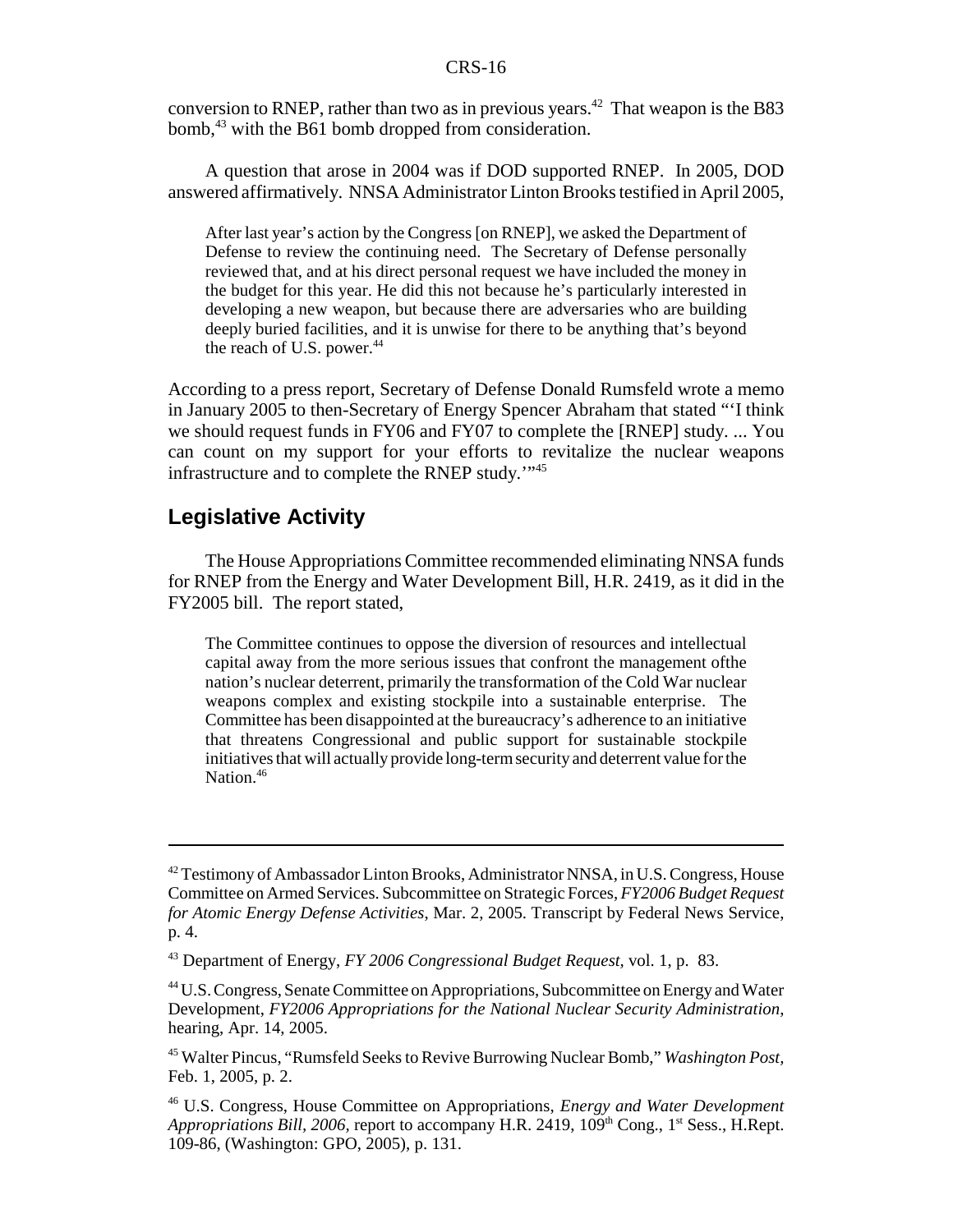The House passed the bill, 416-13, on May 24, with no amendments on RNEP, and only a few brief mentions of it in prepared remarks. The bill contains NNSA funds for RNEP; Air Force funds for RNEP are considered in the DOD Appropriations Bill.

The House Armed Services Committee recommended providing the DOD RNEP funds as requested, but transferring the \$4.0 million in NNSA funds to a separate program in DOD. In explaining the transfer, the committee's report stated, "Based on the applicability of the sled test results to various options for HDBT [hard and deeply buried target] defeat, the committee believes that this [NNSA RNEP] study is more appropriately conducted under a program element within the Department of Defense."47 Accordingly, "The committee authorizes \$4.0 million in PE [program element] 64327F for a penetrator test that would evaluate the feasibility of various options for different types of penetrators that could hold HDBTs at risk. The committee intends that this study be completed by the end of fiscal year 2006.<sup>148</sup> However, 23 of the 28 committee Democrats stated that the report language "could be construed to allow the sled test to inform whether a nuclear payload could be used in high-speed penetration of hard geologies," and urged that the test "should be conducted in a manner that only informs conventional payloads."49 The House passed the bill, H.R. 1815, 390-39, on May 25 with no amendment or debate on RNEP. Representative Heather Wilson, in discussing the energy and water bill, stated, "It is my understanding that this study will now move to the Department of Defense and outside of the jurisdiction of the Energy and Water Appropriations subcommittee."<sup>50</sup> It is unclear whether the move of RNEP funds from NNSA to DOD was done with this purpose in mind.

The House Appropriations Committee's FY2006 DOD Appropriations Bill, H.R. 2863, contained \$4.0 million for a "conventional penetrator study" as a new program under "Hard and Deeply Buried Target Defeat System."<sup>51</sup> Further, it retained \$4.5 million within the categories "Nuclear Weapons Support" and "Primary Combat Weapons" that was requested for integrating RNEP with the B-2. $52$ Committee staff explained that the committee intends that the study be of nonnuclear means of hard and deeply buried target defeat, and not of RNEP. As a corollary, the staff continued, since the RNEP study is not funded but the \$4.5 million is linked to the B-2, the committee intends that the latter sum be used to study integrating

<sup>47</sup> U.S. Congress, House Committee on Armed Services, *National Defense Authorization Act for Fiscal Year 2006*, report to accompany H.R. 1815, 109<sup>th</sup> Congress, 1<sup>st</sup> Session, H.Rept. 109- 89, (Washington: GOP, 2005), p. 463.

<sup>48</sup> Ibid., p. 211.

<sup>49</sup> Ibid., p. 513.

<sup>50 &</sup>quot;Speech of Hon. Heather Wilson," in U.S. Congress, *Congressional Record,* May 25, 2005, p. E1091.

<sup>51</sup> U.S. Congress, House Committee on Appropriations, *Department of Defense Appropriations Bill, 2006, H.Rept. 109-119 to accompany H.R. 2863, 109*<sup>th</sup> Cong.,  $1^{st}$  Sess., 2005, pp. 266, 275.

<sup>52</sup> Ibid., pp. 65, 275.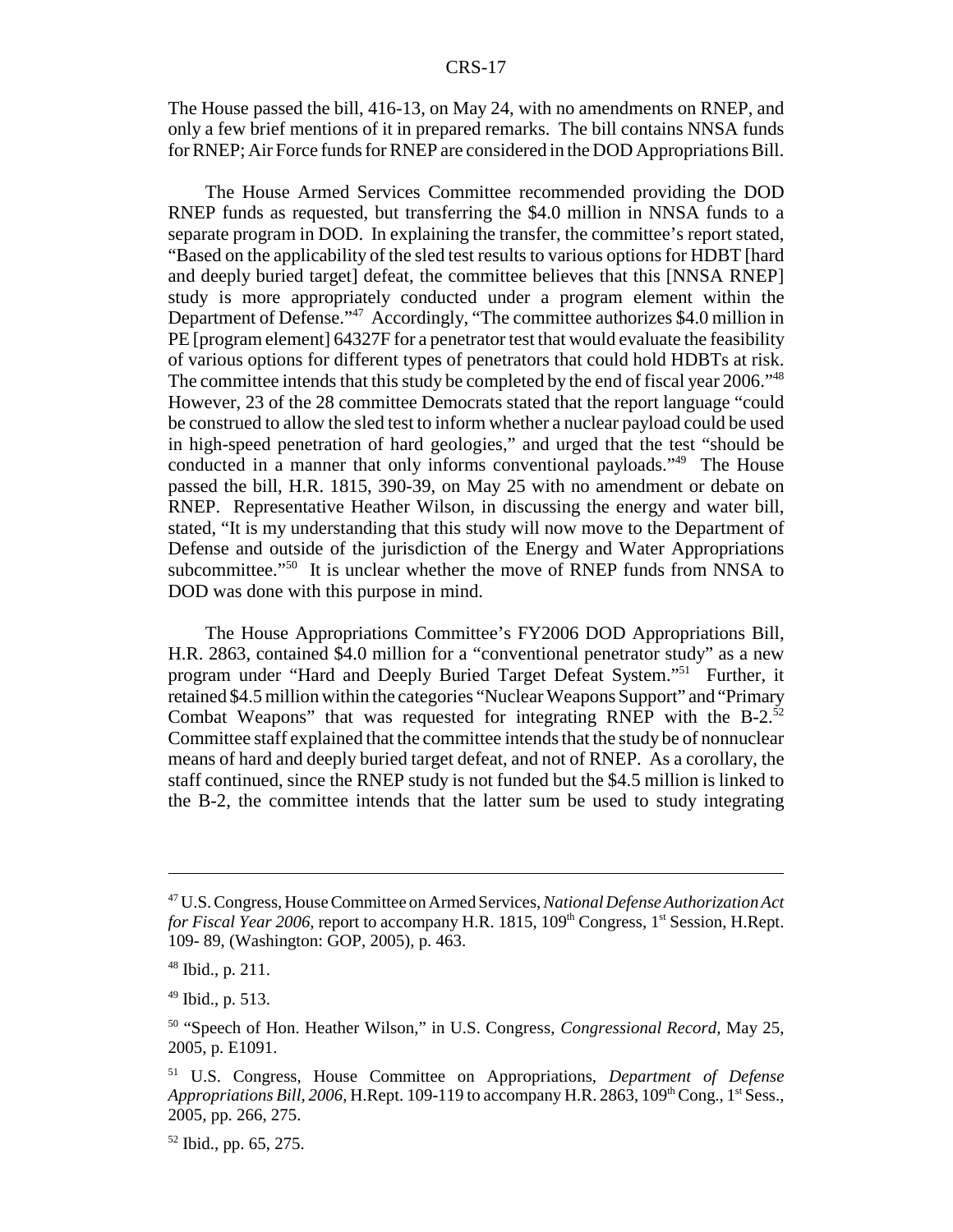conventional earth penetrators with the B-2.<sup>53</sup> The House passed H.R. 2863, 398-19, on June 20, with no change to the foregoing provisions.<sup>54</sup>

The Senate Armed Services Committee reported the defense authorization bill, S. 1042, on May 17. It recommended eliminating the \$4.5 million in DOD funding on grounds that "evaluation of RNEP feasibility by the Department of Energy is not scheduled to be completed prior to 2007."<sup>55</sup> Further, "The committee does not believe that these activities are necessary to evaluate the feasibility of RNEP."56 The committee recommended providing the \$4.0 million that NNSA requested for RNEP.<sup>57</sup> As of late June, the Senate had not considered the bill.

The Senate Appropriations Committee reported the energy and water bill, H.R. 2419, on June 16. The committee recommended \$4.0 million for NNSA for the RNEP study, and urged that the sled tests be conducted at Sandia National Laboratories in Albuquerque, NM, as planned.<sup>58</sup> As of late June, the Senate had not considered the bill.

### **Clarification of Key Points in FY2006 Hearings**

Hearings in 2005 added information on topics that may arise in any future debate, such as the yield of RNEP, the collateral damage the weapon would likely cause, and the military requirement for RNEP. The following colloquy occurred at a hearing in February:

Representative Terry Everett: ... Could you please tell me directly if there's a military need for this, for robust earth — nuclear earth penetrator?

Secretary of Defense Donald Rumsfeld: ... It is a question that's difficult to answer, because sometimes they say "military requirement". And that's a formal process. There was no military requirement for military aircraft, for example. There was no military requirement for unmanned aerial vehicles until they came along. And so, what I believe, there is a need for the study — which is what we're talking about here, and not a weapon. We're talking about taking existing weapons and doing a study to see if they can be reduced in their power, their lethality to a level that's lower than the current weapons are so that they might have the ability to penetrate the earth in a way that could help protect the United States of America. I think that it is clearly in our country's interest to do the study. Has it — [speaking to General Richard Myers, Chairman, Joint Chiefs of Staff] You want to comment on whether there's a, quote, "military requirement" specifically?

56 Ibid., p. 483.

57 Ibid., p. 482.

58 U.S. Congress. Senate Committee on Armed Services, *Energy and Water Appropriations Bill, 2006,* S.Rept. 109-84, to accompany H.R. 2419, 109<sup>th</sup> Cong., 1<sup>st</sup> Sess., 2005, p. 155-156.

<sup>&</sup>lt;sup>53</sup> Information provided by House Appropriations Committee staff, June 21 and 23, 2005.

<sup>&</sup>lt;sup>54</sup> For a colloquy and statement on H.R. 2863 regarding RNEP, see U.S. Congress. *Congressional Record,* June 20, 2005: H4736, H4738-H4739.

<sup>55</sup> Senate Committee on Armed Services, *National Defense Authorization Act for Fiscal Year 2006,* pp. 202, 292.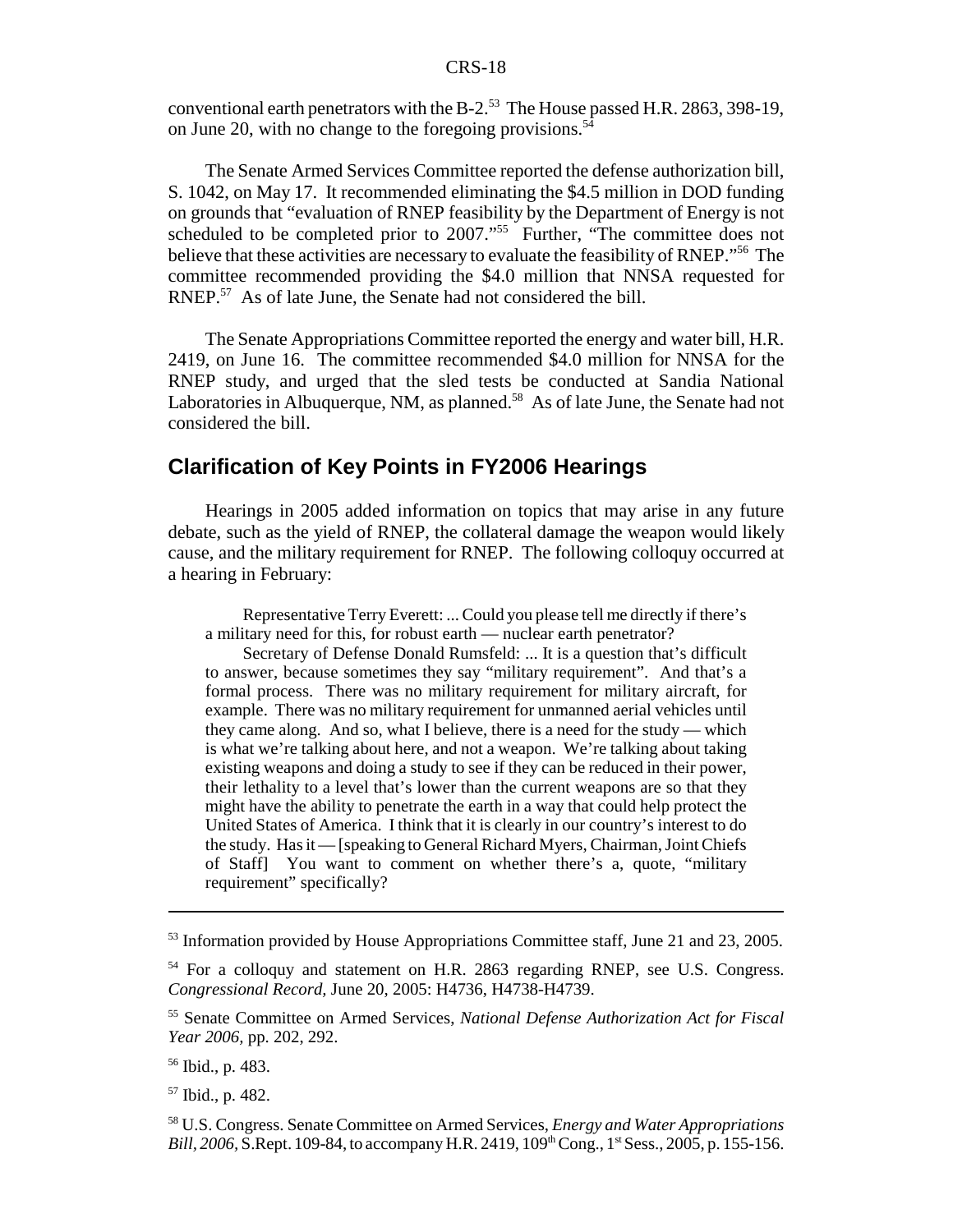General Myers: You bet. Our combatant commander that is charged by this nation to worry about countering the kind of targets, deeply buried targets certainly thinks there's a need for this study. And General Cartwright has said such. I think that. I think the Joint Chiefs think that. And so, the study is that. It's not a commitment to go forward with a system, it's just to see if it's feasible.59

This colloquy occurred at a hearing in March:

Representative Ellen Tauscher: I just want to know is there any way an RNEP of any size that we would drop will not produce a huge amount of radioactive debris?

NNSA Administrator Linton Brooks: No, there is not.

Representative Tauscher: Secretary Rumsfeld last week confused the debate over the RNEP when he told our committee that the RNEP study, "is taking existing weapons and doing a study to see if they can be reduced in their power, lethality, to a level that is lower than current weapons." My understanding was that the RNEP study was not going to change the physics package of the warhead but simply look at ways to repackage the device so it can penetrate hard geologies. Am I right or are you also looking at lowering the yield of, say, the B83 to perhaps under five kilotons?

Administrator Brooks: We are not looking at changing the yield of the physics package. ...

Ambassador Brooks: I really must apologize for my lack of precision if we in the administration have suggested that it was possible to have a bomb that penetrated far enough to trap all fallout. I don't believe that — I don't believe the laws of physics will ever let that be true. ...

This is a nuclear weapon. This is a nuclear weapon that is going to be hugely destructive and destructive over a large area. No sane person would use a weapon like that lightly, and I regret any impression that anybody, including me, has given that would suggest that this is going to be any easier a decision — I mean if this weapon were in the arsenal today, it would still be a hugely difficult decision for any president to even contemplate it. So  $I$  — the administration believes and I personally believe that this study should continue, but it — I want to — I do want to make it clear that any thought of sort of nuclear weapons that aren't really destructive is just nuts.<sup>60</sup>

To summarize, the foregoing passages, by clarifying several points that were at issue in earlier debates on RNEP, may help focus any future debate.

- There is no formal military requirement for RNEP.
- There is considerable interest by DOD and the armed services in learning, through the proposed RNEP study, whether RNEP is feasible.

<sup>59</sup> Testimony of Donald Rumsfeld, Secretary of Defense, and General Richard Myers, Chairman, Joint Chiefs of Staff, in U.S. Congress, House Committee on Armed Services, *FY2006 Defense Budget Request*, Feb. 16, 2005. Transcript by Federal News Service, pp. 30-31

<sup>&</sup>lt;sup>60</sup> Testimony of Ambassador Linton Brooks, House Committee on Armed Services, March 2, 2005, pp. 15-16.